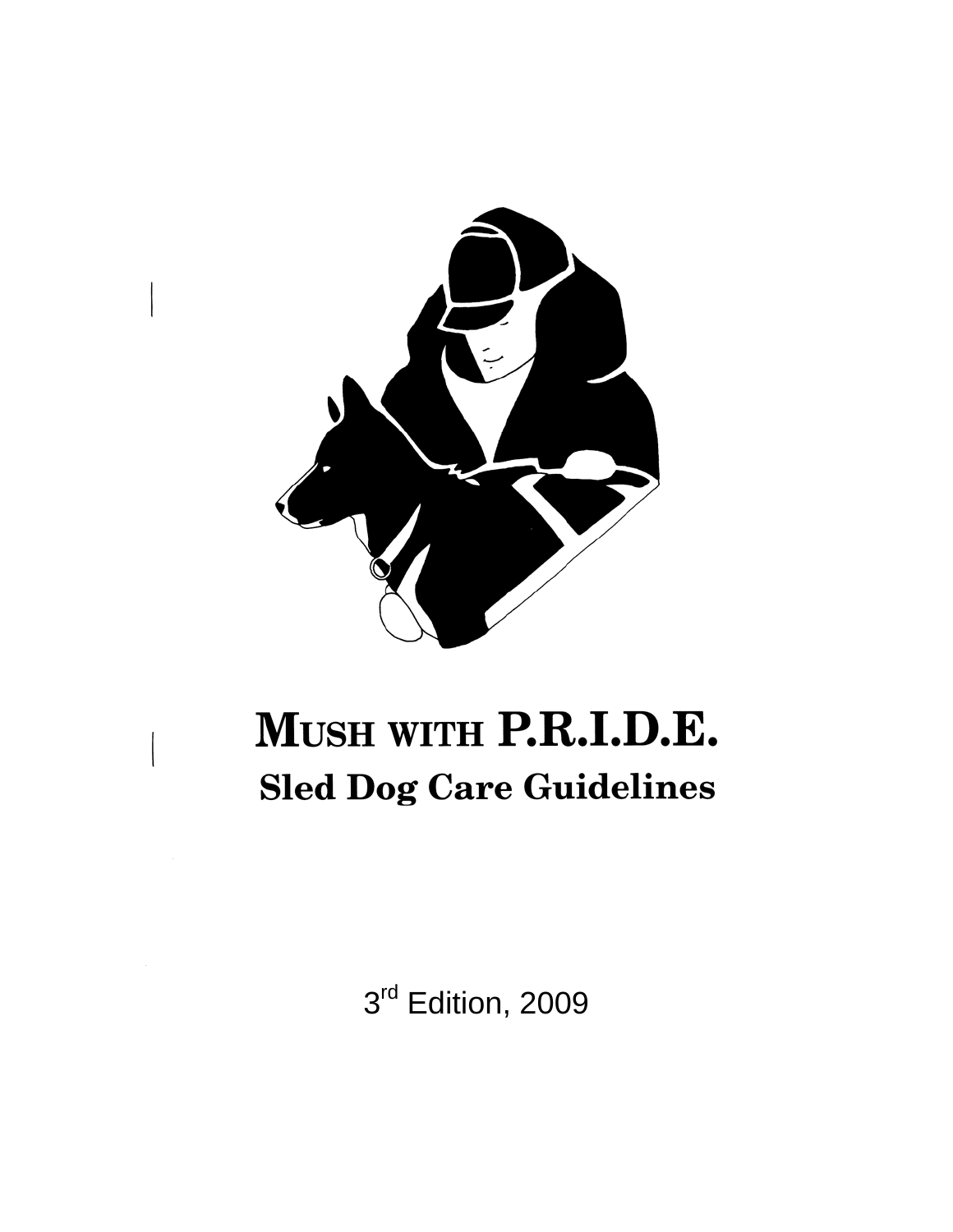## Introduction to the 3<sup>rd</sup> Edition

It has been just over a decade since the  $2^{nd}$  Edition of the Mush with P.R.I.D.E. Sled Dog Care Guidelines were published. During that time, scientists have made great strides in their understanding of dog physiology, psychology and behavior. Researchers have studied working sled dogs, with the support of their mushers, some of whom are also Mush with P.R.I.D.E. members. Many of these research projects have validated sled dog care methods that have been practiced for more than a century. Others have challenged traditional ideas that have persisted among mushers for many generations. This research, in addition to the experience of dog mushers from around the world, has contributed to a better understanding of sled dogs' needs, and will lead to an increased level of care not only for our sled dogs, but also for companion dogs everywhere.

In this edition of the Guidelines we are following the lead established by Mush with P.R.I.D.E.'s founders and describing sled dog care practices that are humane, practical, relevant and that reflect the best available current information.

### Introduction to the 2<sup>nd</sup> Edition

This book is based on a consensus of dozens of the world's most experienced dog mushers. Here they describe what they consider to be responsible, humane, and practical sled dog care and training methods. Since it was first published in 1993, this book has become one of the world's most respected and widely distributed basic resources on good sled dog care.

### What is Mush with P.R.I.D.F?

P.R.I.D.E. stands for Providing Responsible Information on a Dog's Environment. The relationship between sled dogs and humans is one of the oldest bonds of its kind. Modern sled dog owners are proud of their dogs as canine athletes that are bred and trained to do what they love – run as part of a team. Mush with P.R.I.D.E. supports the responsible care and humane treatment of all dogs and is dedicated to enhancing the care and treatment of sled dogs in their traditional and modern uses.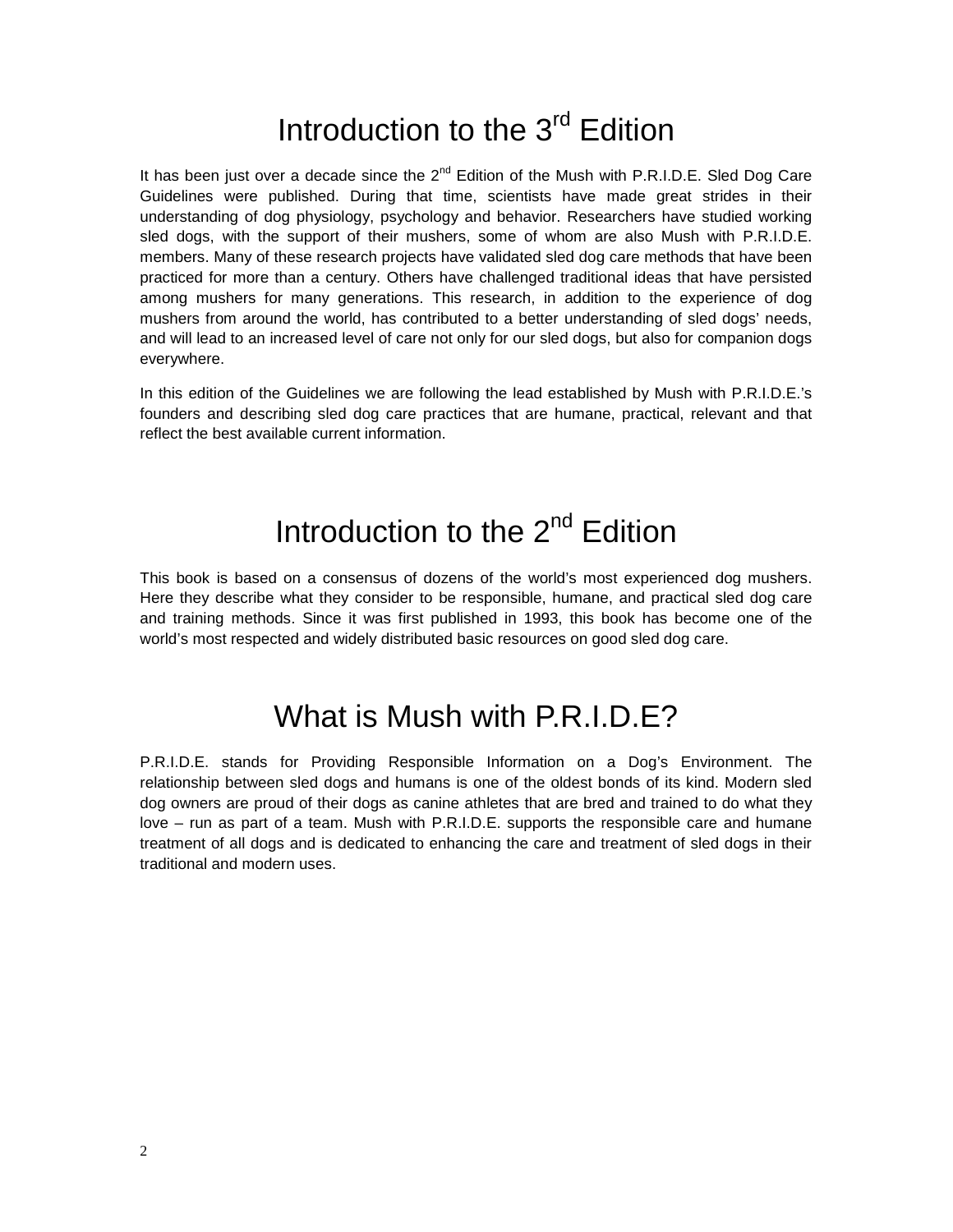### Contents:

| • Additional Dog Care Resources Recommended by Mush with P.R.I.D.E 36 |  |
|-----------------------------------------------------------------------|--|
|                                                                       |  |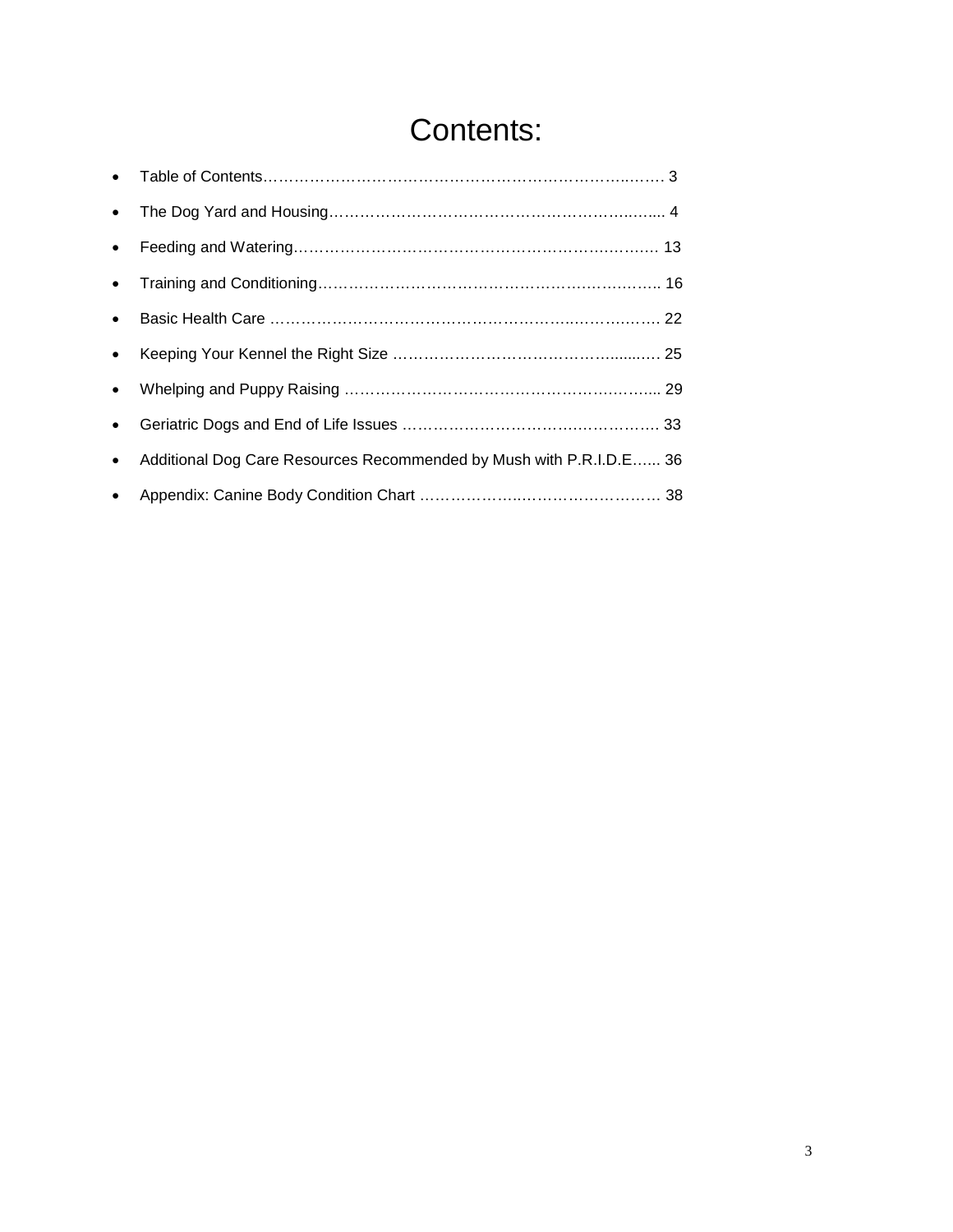### The Dog Yard and Housing

#### **BASIC CONSIDERATIONS:**

#### **Space and Location**

Beginner mushers are sometimes surprised by the amount of space needed for a kennel. A dog yard for 10 dogs will require at least 1,000 square feet of pens, or 1,450 square feet for tethers. These figures do not include space needed for walkways, out buildings or other facilities. (Note 1)

A dry, well-drained area makes life pleasant for both dogs and musher. These conditions are also best for the dogs' feet and for disease control. A location both visible and audible from a house window allows you to enjoy the company of your animals and alerts you to problems or emergencies.

Locating the kennel on a slight slope or on a high spot will greatly improve springtime drainage. A low-lying flat area may seem perfectly dry in the summer or winter but a few weeks of standing water during spring thaw will make life miserable for both you and your dogs.

In summer, shade helps keep the dogs cool, and a breezy location helps keep bugs away. During winter, a sunny area that is protected from wind helps conserve the dogs' energy. It is best to lay out the dog yard so the ground is exposed to full sunlight for at least part of the day. Direct sun (ultraviolet light) is one of the best natural means of controlling disease organisms. However, you should try to provide at least one shady spot for each dog to retreat from the sun's heat. Ideally, your kennel should be located on a southern aspect adjacent to hardwood (deciduous) trees. The trees will provide summer shade, and after leaf fall the winter sun will improve the microclimate of the kennel.

Planning your dog yard in a way that allows you to do your chores efficiently also allows for more time to care for and interact with your dogs. If you are able to run dogs directly from the yard, it's well-worth planning a safe takeoff area for runs. Some kennels are set up to allow the musher to leave from the middle of the dog yard to facilitate harnessing. Other considerations include access by vehicles for loading up dogs and for maintenance.

#### **Surface**

 The ideal dog yard surface depends upon its location and the method of confinement. Soil is fine in areas with good drainage. However, keep in mind that soil can harbor disease organisms and therefore requires more diligent feces pick-up. Soil is relatively easy to work with and is easily manipulated to meet your needs. Excessive silts and clays in the surface will produce a rock-hard surface when dry but will slow drainage and become slick and sticky when wet. Adding sand to soil improves its ability to absorb water and also reduces dust.

For wetter locations, sand, wood chips, coarse wood shavings, wooden platforms, or fine, smooth gravel less than ¾ inch in diameter are good surfacing alternatives. Excessive amounts of decaying bedding material increases water retention and can increase the amount of fungi, mites and other organisms that may be harmful to your dogs. Beware of large gravel and stones in the dog yard. If your dogs are rock-eaters, remove rocks larger than 1 inch from the soil. Although many dogs swallow rocks without incident, there have been cases of dogs that have died from rock ingestion.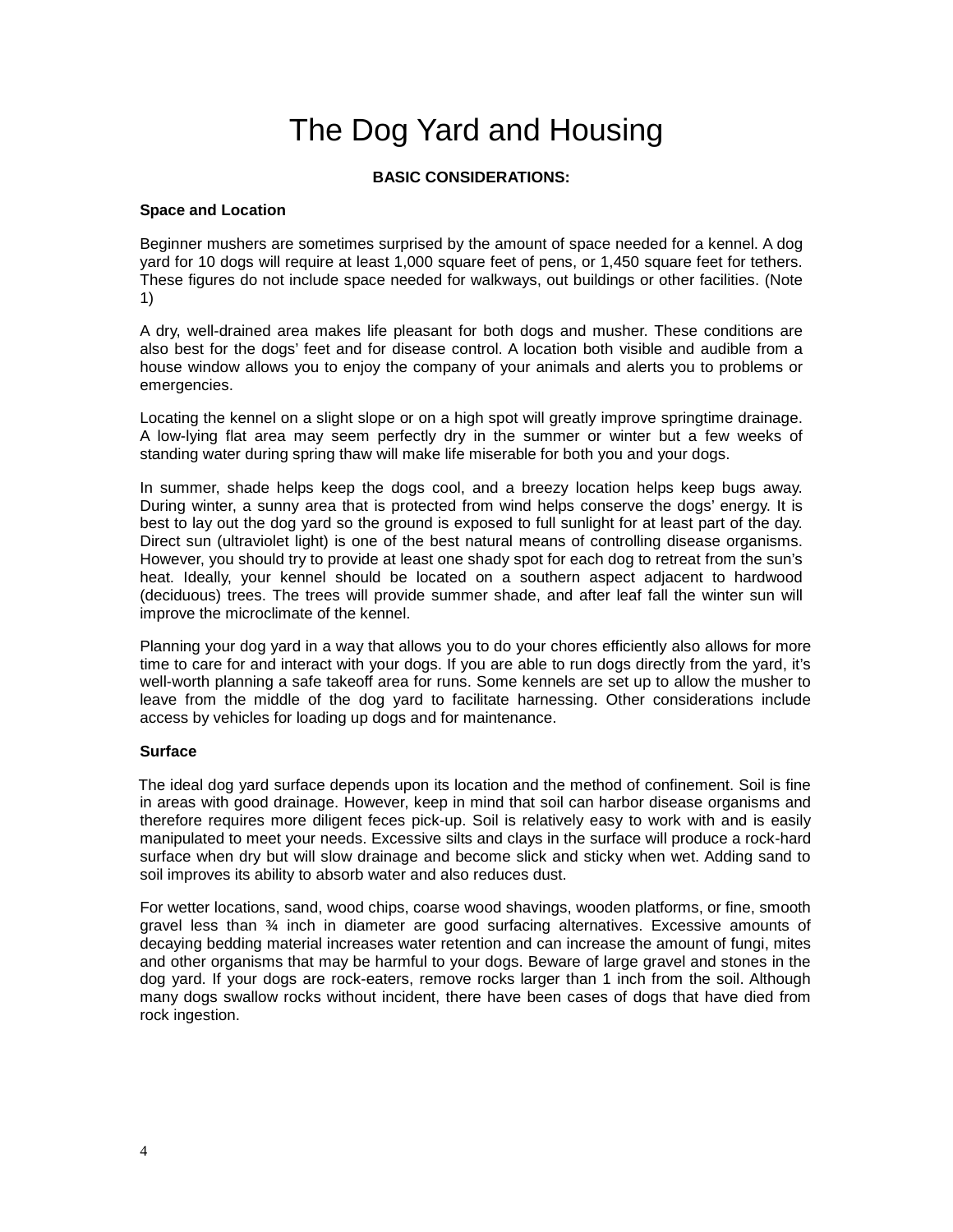Typical sled dogs love to dig in dirt. Because digging is an instinctive "species typical" behavior many mushers accept the extra work of filling in holes rather than trying to thwart the action. Other mushers prefer to prevent digging; there are several methods of doing so. One popular method to prevent digging is to cover the ground with sturdy fencing or concrete reinforcing mesh before adding the surface material. Another method is to house dogs on a concrete or plywood surface. This not only precludes digging, it also (and most importantly) prevents your dogs from eating rocks. Plywood floors work well in dry climates and are softer to stand on than concrete. They are also easy to clean and repair, but eventually breakdown and need replacement.

#### **Pros and Cons of Plywood Surfaces**

Pros:

Prevents digging and rock eating.

Easily cleaned with high-pressure water hose and disinfectants.

Less likely to cause chronic joint injuries than paved surfaces.

Cons:

Can harbor infectious bacteria and fungi within its pores.

Can be difficult to keep dry.

Deteriorates over time, and must be periodically replaced.

#### **Pros and Cons of Concrete Surfaces**

Precludes digging and prevents rock eating.

Easily cleaned with high pressure water hosing and disinfectants.

**Cons** 

Can be difficult to keep dry

Can harbor infectious bacteria and fungi within its pores.

Hard surface can cause chronic injuries to dog's joints

Is abrasive and can cause excessive wear to dogs' feet and coats.

Is caustic and can cause excessive drying.

*The Mush with P.R.I.D.E. Guidelines Committee firmly stresses that dogs should NOT be continuously housed on concrete surfaces. Dogs housed on concrete should be allowed to exercise on other surfaces several hours each day.*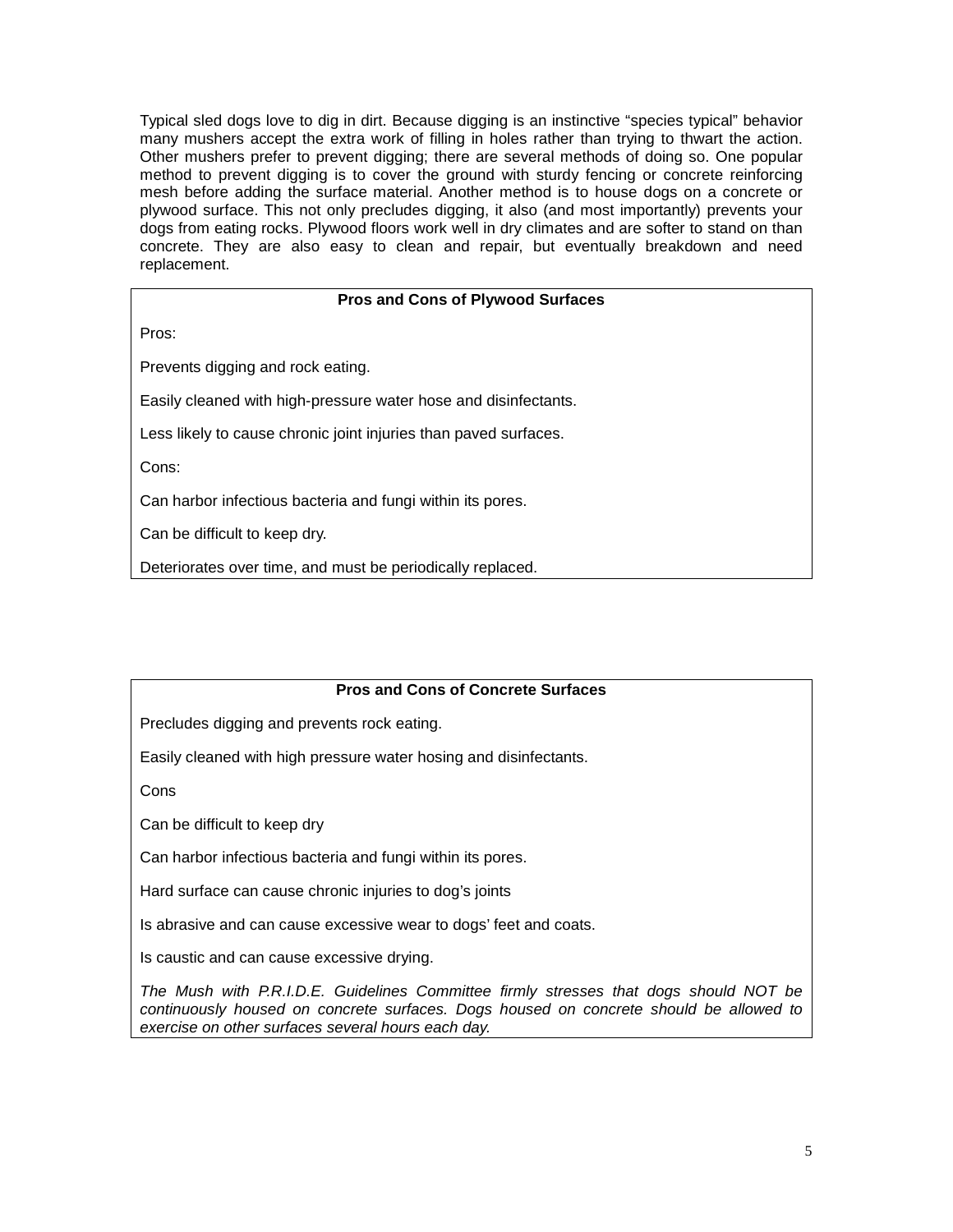#### **Kennel Upkeep**

Cleaning up dog waste at least once every day makes the dogs' environment pleasant and helps control diseases such as parvovirus and intestinal parasites. Waste management or "scooping poop" is one of the daily chores all mushers must undertake.

Locate permanent waste disposal or temporary waste storage sites away from water drainages and from any location that may cause ground water contamination, such as wellheads and areas uphill from natural springs. Methods of disposing of dog feces include composting, burial, or removal to a landfill.

Landscaping around your kennel can be both attractive and practical. Begin by removing brush that is an attractant to moose, which have little fear and often have animosity toward dogs. Remove foxtails and other grasses with barbed or brush-shaped heads that are prone to getting lodged in the soft flesh of dogs' ears, eyes, throat and respiratory system. Identify other noxious plants found in your area and remove them from your dog yard.

#### **CONFINEMENT SYSTEMS:**

#### **General Considerations:**

Even mushers who primarily house their dogs in their own homes need some sort of outdoor confinement system. Mushers with larger teams usually confine some or all of their sled dogs in an outdoor "dog yard". Whether confining members of a two-dog skijoring team or a 100+ dog racing kennel, the general considerations and methods of confining the dogs remain the same.

The confinement system you choose must provide a reliable and safe means of preventing the dog from escaping. It must allow enough room for the dog to move around freely and engage in "species typical" behaviors such as running or jumping. Materials and hardware used in your confinement system should be durable, reliable and maintained in good condition. Chains or cables used in tethering systems should contain at least one swivel to prevent tangles that can potentially choke your dog.

 It is recommended that kennels include a sturdy fence around the perimeter to contain any dogs that may get loose from their primary confinement and to keep unwanted people, wildlife and stray domestic animals away from your dogs. All dog yards should also include fenced pens or runs to confine females in heat, dogs that display dog-directed aggressiveness, sick dogs, or puppies too small to collar and tether. Many mushers incorporate a fenced "play yard" into their kennels where compatible dogs can run and play together.

When planning a dog yard, consider including one or two "extra" spaces that can be used to house dogs while making repairs or modifications to the dog's normal housing area.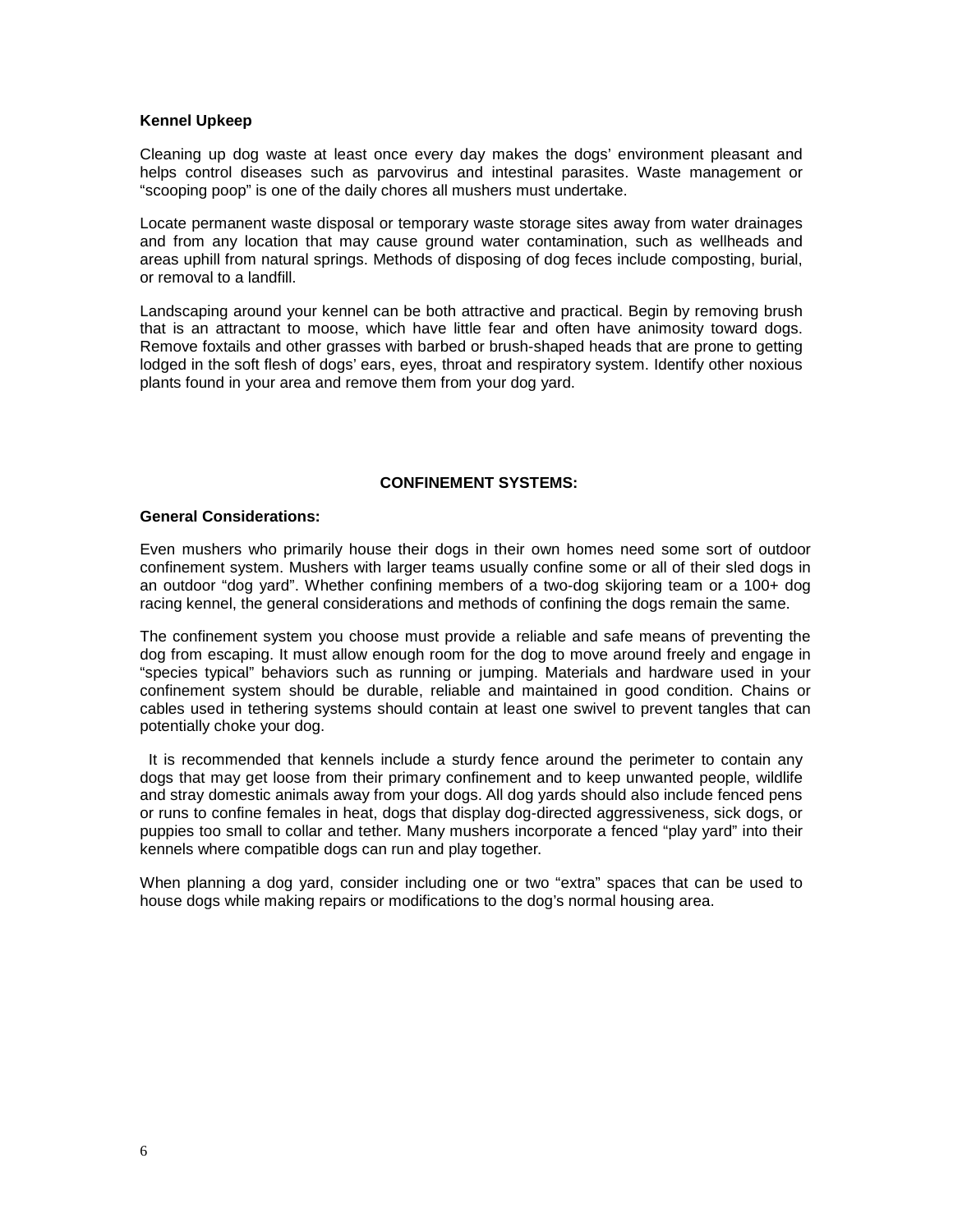#### **Post and Swivel Tethering Systems:**

Tethering is a common, traditional and economical means of confining multiple sled dogs. The only controlled scientific study comparing sled dogs confined by tethers to those confined in pens found no evidence that tethering is either unsafe or inhumane (Houpt K). The most common tethering systems used by mushers allow dogs to interact more directly with their surroundings, musher and handlers, and with teammates.

The tethering method preferred by most mushers involves attaching a chain to a rotation device at the top of a post or pipe, thus allowing the chain to travel in a full circle around the post. One simple rotation device uses a piece of rebar with a 90-degree angle bend and an eye for the chain welded on the end. A hollow iron or steel pipe is driven into the ground to serve as the post. In use, the long arm of the rebar slips inside the pipe allowing the rebar to swing in a complete circle. With this system the post can be easily lengthened in deep snow by slipping a taller pipe of larger diameter over the shorter summer post. Another method to allow for rotation is to bolt the end ring of a chain to the top of a beveled solid wooden post.

Using a top-mounted post and swivel chain system, each dog needs a strong chain of 5 to 7 ft (1.5 to 2 m) in length rotating on a post of about 3 to 4 ft (0.9 to 1.2 m) in height, with at least another 3 ft (1 m), preferably more, buried in the ground. A pole of this height will hold the chain above most snow accumulations. If snow is deeper, provide taller poles and longer chains. Never use cable to tether dogs to their posts. Cable is much too likely to tangle around legs (in an armpit or hock) and can cinch up like a snare. Cables also have a tendency to fray and break.

The optimal length of the chain is somewhat longer than the height of the pole or post. If the chain is too short the dog will not have enough space to lie down or move around comfortably. If the chain is too long it will drag on the ground too much, increasing the chances for a tangle and spreading and breaking up feces before they can be cleaned up. For soil-based kennels that use tethers, it is best to use elevated tethers to minimize the amount of time that the chain drags on the ground.

The simplest method of tethering sled dogs is the post and loop, or post and chain method. This involves looping a chain around a solidly buried post or pole. The chain should have a large loop, or preferably a large welded steel ring securely built into one end with an S-hook or quick link. The loop or ring should be at least twice the diameter of the post to minimize binding. The post may be either wood or steel, but it must be smooth to allow the chain to rotate freely. The post must also be tall enough so that the chain loop or ring cannot fly up and over the top, especially when the dog jumps up on top of its house. A 5 ft (1.5 m) post is generally adequate. Where posts cannot be reliably buried, a 100-lb (45.5 kg) concrete block with an eyebolt cast in the center and a swivel attached will adequately secure a 5 ft chain.

Although the post and chain method is easy to set up, it has a few major drawbacks. The chain drags entirely on the ground, stirring up a dust cloud, spreading feces around, and making cleanup much more difficult. Also, the chain often freezes to the ice and snow when the dog urinates on its post. The chain is also more prone to binding around the post than in other methods, so it must be checked several times each day.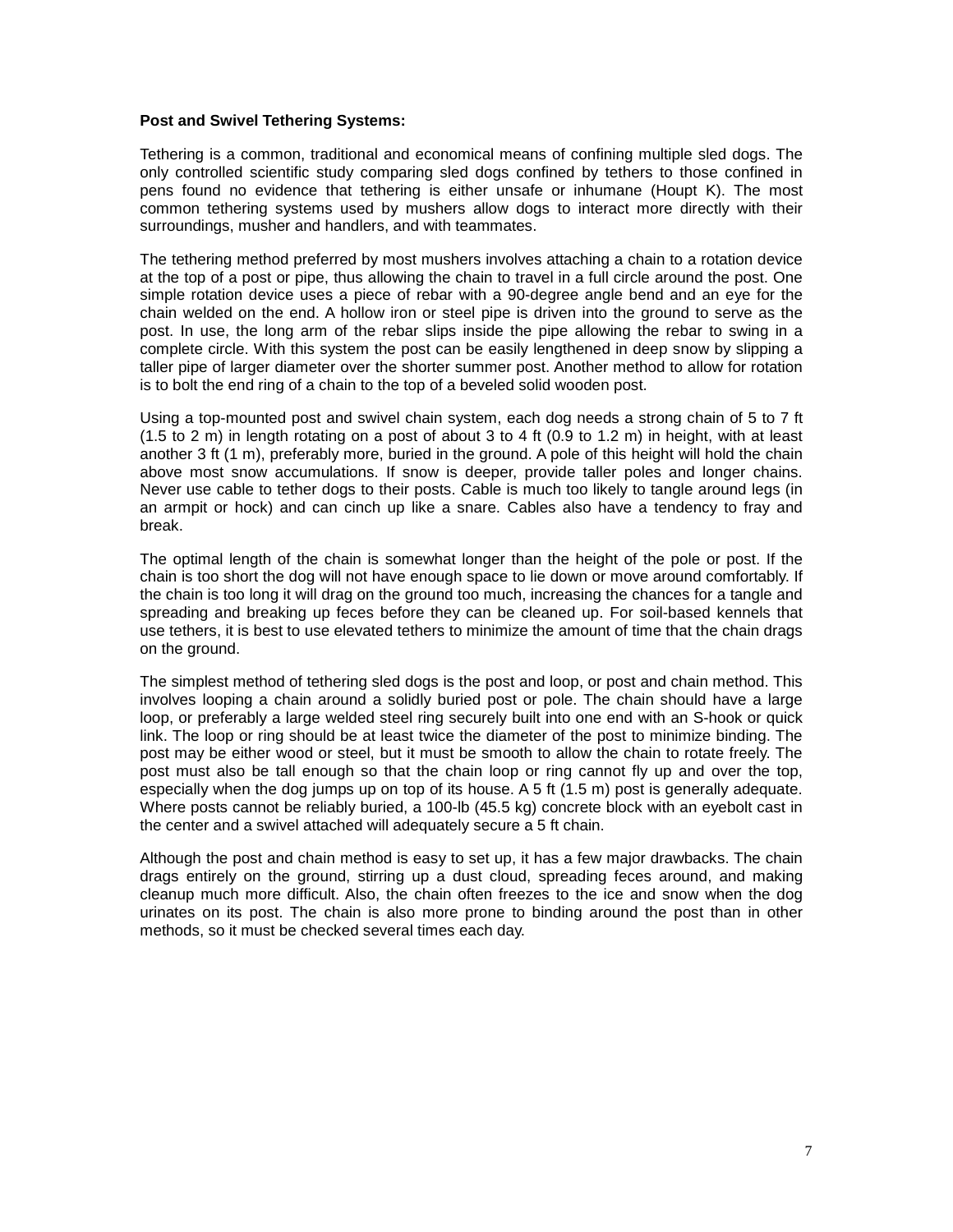Various dog yard tethering methods.



Whichever tethering method you use, space the posts so that adjacent chains can't overlap and so that dogs can't tangle or strangle each other. Strong hardware is also essential. Look for snaps that are durable, easy to open with a gloved hand yet difficult for dogs to activate. A bull snap is reliable because it requires the gate to be rotated outward. Snaps and chains do wear out, so replace them before they cause problems. We recommend using a snap with a swivel on each chain to avoid tangles and possible choking, as well as to save wear and tear on the chain and snap. It is preferable to use two swivels on each chain to provide a backup in case one fails (ices up, for example). A snap at both ends of the tether also gives you an instant "leash" when moving dogs from place to place. This is important in the unlikely event that you need to evacuate the dogs from your kennel. Having each dog with its own tie-out makes emergency kenneling in a safe location easier. The drawback is that snaps have a shorter life-span than solid links but the added convenience is well worth the extra cost.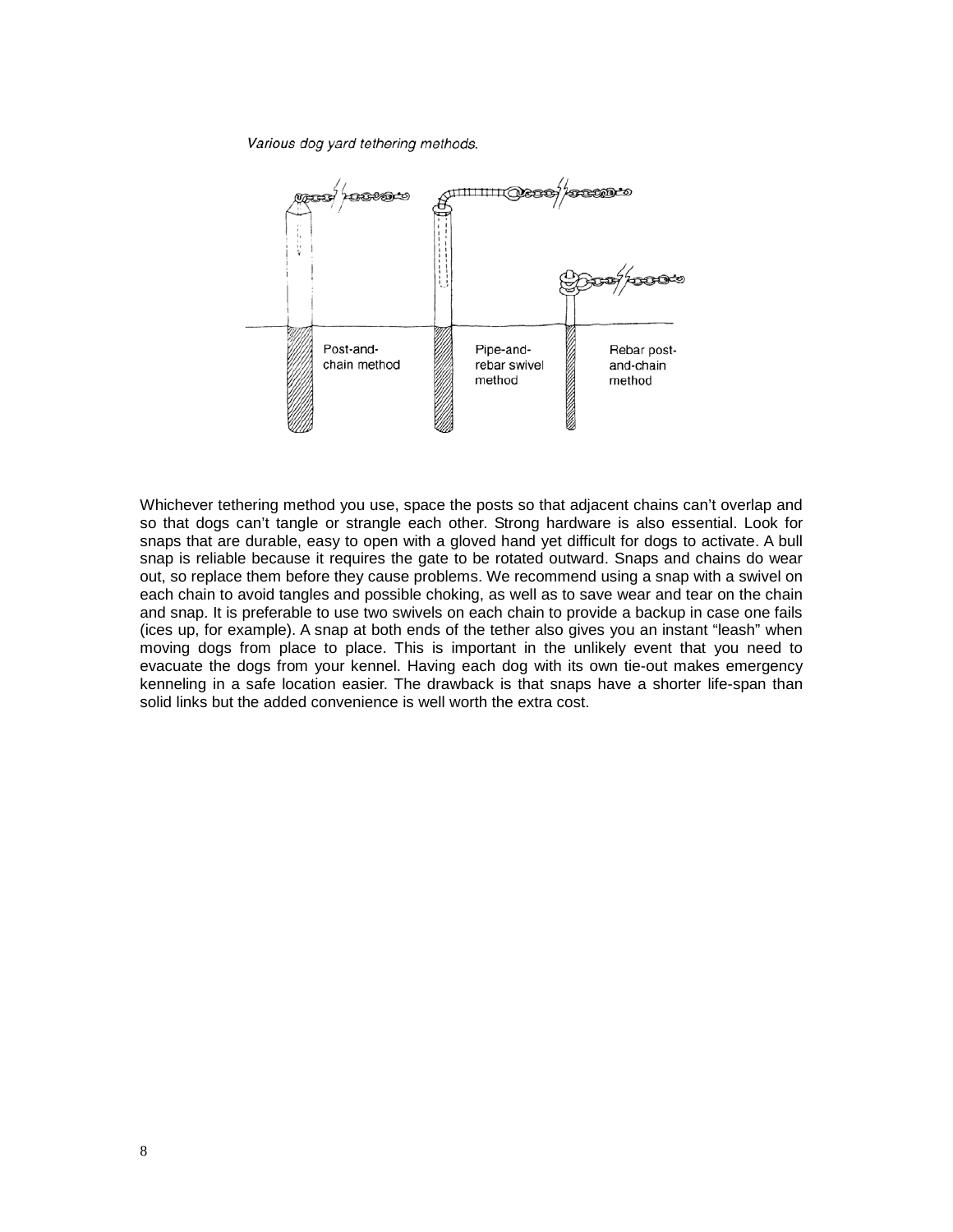

Using either of the tethering systems described here with 5 ft chains gives each dog an area of slightly more than 78 square feet in which to exercise. With 6 ft chains, the dog's play area is increased to about 113 square feet, and 7 ft chains allow each dog a personal playground of nearly 155 square feet.

#### **Fenced Runs or Pens:**

Runs or pens must be large enough to allow dogs to perform most behaviors that are typical of their species. It is recommended that pens provide at least 100 square feet of space for each dog housed within them. Many certified behaviorists have observed that dogs spend more time exercising in rectangular pens rather than in square, so a pen measuring 10' X 20' would be very effective for two dogs housed together. (Rollet J)

Chain link or sturdy woven wire fencing with walls buried 6 to 12 inches (15 to 30 cm) into the ground provide a sturdy barrier that discourages digging. A fence height of 5 ft (1.5 m) or higher is recommended to discourage climbing. Place doghouses so the roof cannot be used as a platform from which a dog can climb or jump over a fence.

Runs and pens should be equipped with gates that are wide enough to permit easy entry and exit, but which can be closed quickly if necessary to prevent a dog from "rushing" the gate and escaping. Gates should be installed with thresholds that allow for snow to accumulate without interfering with the gate opening and closing. These thresholds should also be removable to allow for access with equipment like wheelbarrows and carts. Gates should be equipped with latching devices that are easy for the musher to manipulate while wearing gloves, but difficult for dogs to manipulate. During winter it is important to shovel snow well away from gates in order for them to swing fully open when necessary, especially if thresholds are not incorporated in the design. Thresholds of 1 ft high that are removable for maintenance will almost completely eliminate the need for snow shoveling.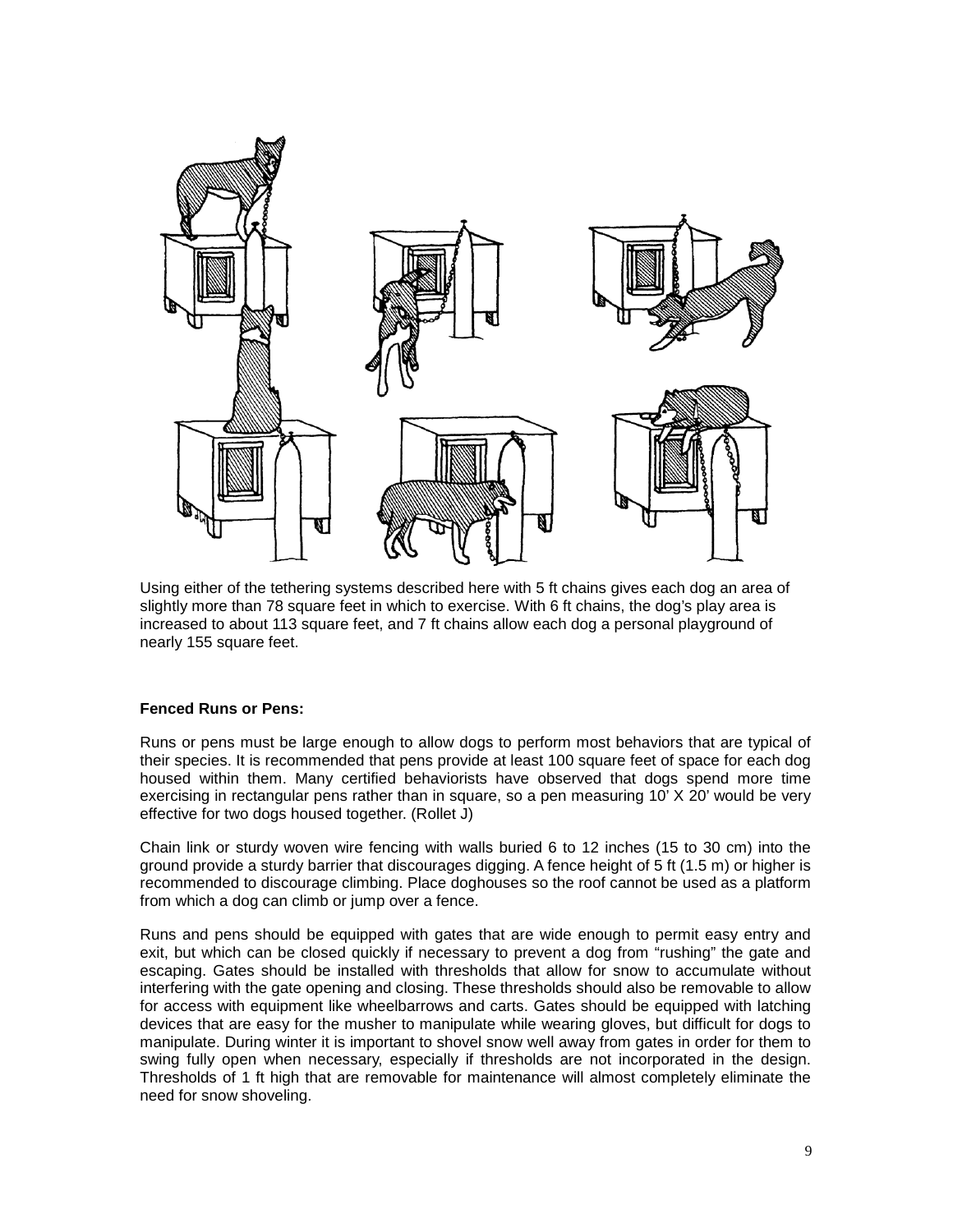Some mushers have used "hot wire" electrical fencing successfully to prevent burrowing under and climbing over fences. The goal of electric fencing is to modify the behavior of the dog and provide a visual cue to restrict the animal. "Invisible" underground fencing has seen only limited success in sled dog kennels where no other fence or physical barrier is used.

#### **Heat Pens**

The most reliable way of preventing unplanned litters is to spay or neuter all dogs you do not intend to breed. Regardless of the primary confinement system used, if your kennel includes any intact (unspayed) female you will need a heat pen to prevent unplanned litters. Plan enough space in the pen or pens to contain all of your intact females at the same time. Females in season (heat) tend to stimulate other intact females' heat cycles. A secure gate and walls at least 5 ft high are minimum requirements. A fenced roof keeps climbers out and burying about 2 ft of fencing or lining the pen with boulders helps discourage digging. Chain and house the female dogs in the pen so they can't jump over the fence and to prevent "through fence" breeding. If only one intact female is in season, she may be housed with another compatible female or neutered male to provide company and mental stimulation. If you decide to breed your dogs, it's also nice to have a pen large enough to accommodate a pair of dogs. Note that heat pens can also serve as puppy pens later on, so be sure that the fencing material fencing used is fine enough to prevent puppies' heads and adult dogs' feet and legs from getting trapped.

#### **Social and Psychological Stimulation in the Dog Yard**:

Recent research indicates that both social and psychological stimulation in the housing area may be even more important for maintaining physical and mental health in dogs than providing adequate space. (Hubrecth 1995, Hughes & Campbell 1998). This doesn't mean that space is not important, but rather stresses the importance of providing a stimulating environment for your dogs. The quality of life of a sled dog is not based only on its environment and confinement method, but also on what the dog does outside of the tether and the dog yard. The following ideas may help to improve the dog's quality of life while it is in the yard.

Dogs are very social creatures. They thrive in an environment in which they can interact with their teammates. Whenever feasible, dogs should able to see, smell and safely play with each other. Isolating dogs from the company of their teammates has been associated with an increased incidence of behavioral abnormalities. (Hetts et al. 1992). Research has shown that dogs housed in a way that allows them to interact with at least one companion spend a similar amount of time interacting with each other as dogs kept in groups of 5-11 animals. (Hubrecht 1993). If you must isolate a dog from his or her teammates because of health issues, aggression or to isolate a bitch in season, try to keep the duration to a minimum. Isolated dogs should be given extra human interaction and housed within sight of other dogs. (Hubrecht 1993).

Generally, you should provide dogs with a stimulating, non-barren environment. Toys, chew bones and other safe objects with unique smells and placement can provide psychological stimulation. Offer a variety of appropriate items and rotate them frequently between dogs. Many mushers incorporate a "play area" in their kennels in which compatible dogs can interact under supervision.

Spend time interacting with each of your dogs while doing chores and include additional time to play with your dogs and train them to perform simple behaviors. Try to make all such interactions as positive and rewarding for the dogs as possible. Most importantly, take your dogs on frequent training and conditioning runs. Working with other team members, physical exercise and the unique sights and scents of the trail are the best possible form of stimulation for working dogs.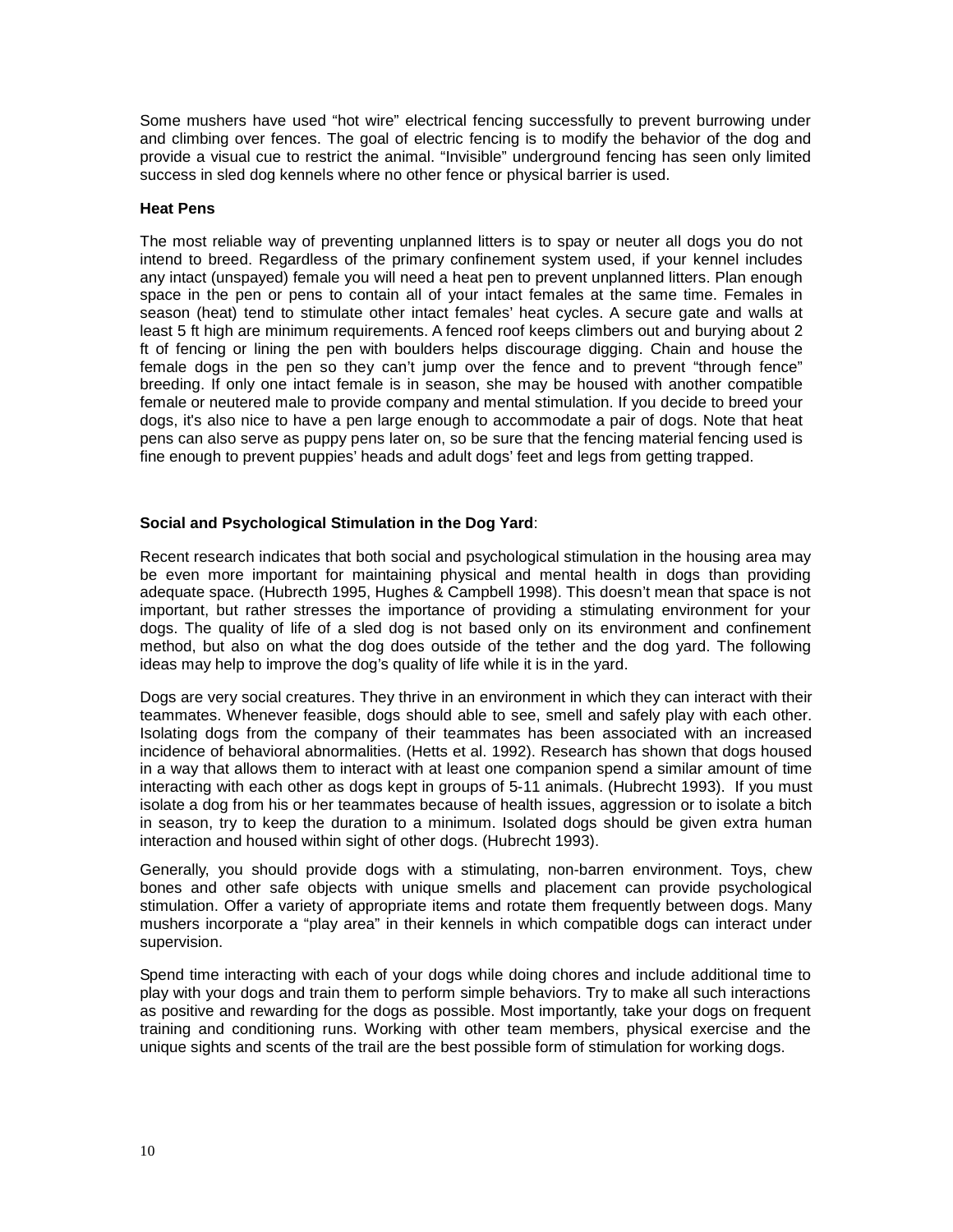#### **Dogs as Good Neighbors**

If you live near other people, it is important to teach your dogs to be quiet. Respect for the rights of other people for peace and quiet makes for happy neighbors and promotes a positive image of the sport. Dogs bark for a reason; it could be to get your attention, to communicate to other dogs, or to announce a visitor (moose, fox, human, etc). A daily howl can express happy communication in the dog yard, but dogs can be trained to be quiet most of the time.

Once you discover the reason for the barking, it may be possible to train them to bark only at acceptable times. Some methods that work include (1) providing a positive experience when they are quiet. This takes a lot of work, but the success is most satisfying, both to dogs and to mushers, and/or (2) providing consistent training when they do bark—a dousing from a squirt gun in summer, hitting the top of a dog house, or a vocal reprimand. You must be consistent and correct them, even at 3 a.m., in order to be successful. If all efforts fail and you can't seem to get a dog to be quiet, discuss the issue with a professional trainer or your veterinarian.

#### **On-the-Road Housing**

Dogs should travel in safety and comfort in dog boxes or airline crates. Dogs need to be restrained during travel to prevent injury to themselves and to other occupants of the vehicle. Dogs left in the back of pickup trucks and in the back seat in the cab are risks to themselves, the occupants of the vehicle and to other vehicles on the road.

Dog boxes or crates should be large enough for the animal to stretch and turn around in. They should have dry bedding and adequate ventilation. Dog boxes should be well-constructed, have user-friendly latches and locking devices and should be securely attached to the vehicle.

Boxes should not be open or vented in the back of the truck because the vacuum created behind the truck can suck in exhaust fumes. Many mushers modify the exhaust systems of their vehicles so they discharge above the dog box to reduce the exposure to toxic fumes. Mushers in regions noted for extremely hot or humid conditions may equip their dog trucks with ventilation systems for cooling. These ventilation systems should be designed so they draw clean air from the front of the box and exhaust air towards the back to prevent back-drafting of vehicle exhaust.

Some mushers believe that dogs are more comfortable when doubled-up in larger boxes. If you wish to do this, be sure to match compatible companions. When traveling, dogs should be taken out ("dropped") several times a day. The dogs can be safely left for eight hours at night as long as the vehicle is not moving. Some dogs require their bedding to be changed every day; others, not until the straw has broken down. Drop chains should be kept short to avoid entanglement. Leaving the drop chains or plastic-coated cables in the boxes or on the dogs while traveling keeps the snaps thawed.

While on the road, as at home, keep water buckets clean. Avoid parking where other dogs have been in order to avoid exposure to diseases and parasites. It is best not to store smelly food and equipment in motel rooms, for the sake of your hosts. It is also important that mushers rake up straw and other waste from wherever they have dropped their dogs and dispose of it properly.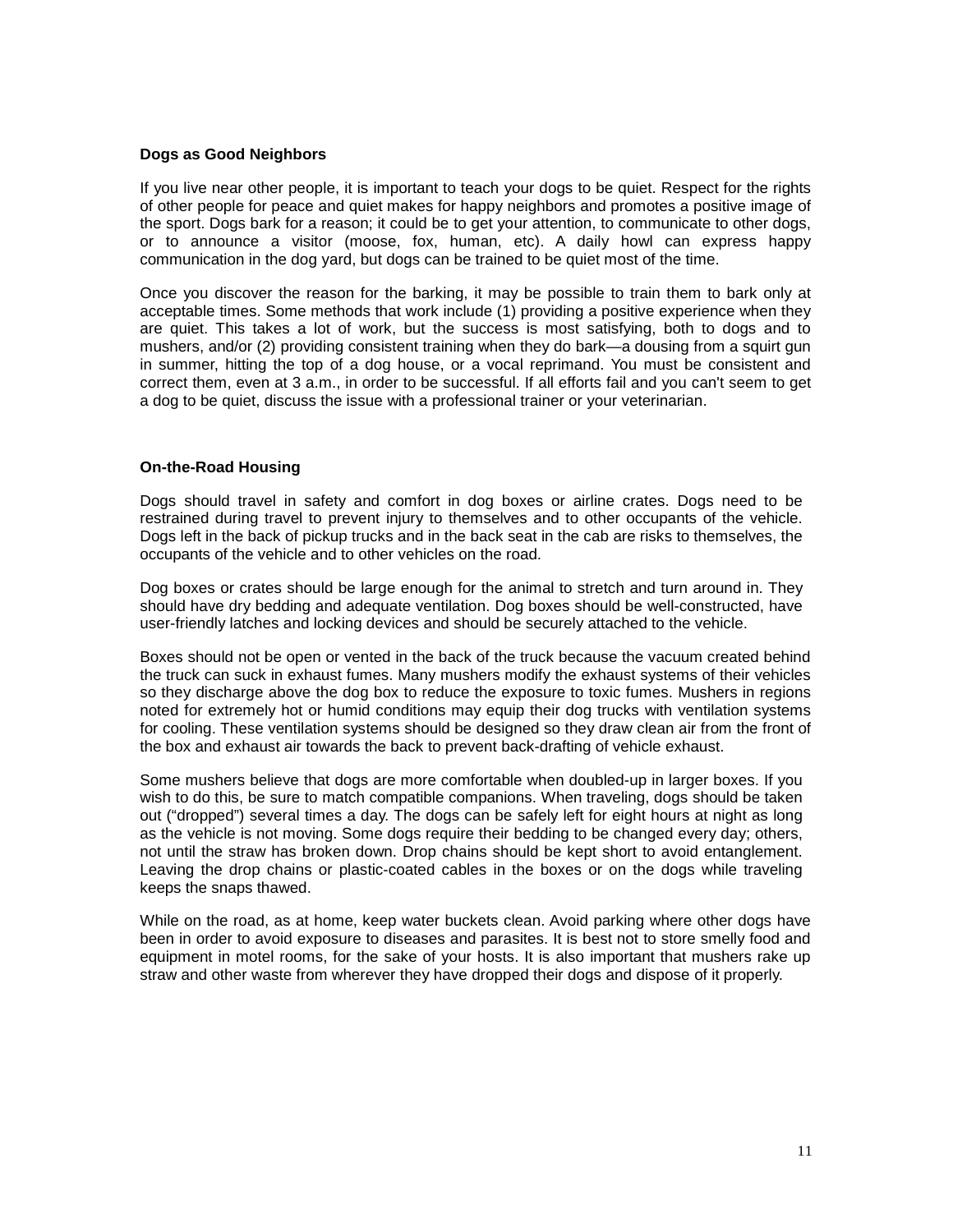

Notes:

(1) The figure cited for pen housing is extrapolated from Table 1 appearing in Hubrecht R., "Comfortable Quarters for Laboratory Dogs"; UNIVERSITIES FEDERATION FOR ANIMAL WELFARE, 8 HAMILTON CLOSE, SOUTH MIMMS,POTTERS BAR, HERTFORDSHIRE, EN6 3QD, UNITED KINGDOM. This table lists 8.0m as the minimum floor space per dog for dogs weighing 35 or more lb., kept in research facilities. The Mush with P.R.I.D.E. Guidelines Committee chose to recommend the larger, 100 square feet per dog figure because sled dogs tend to be more active than dogs in research facilities (Houpt K).

#### References:

Hetts S, Clark JD, Calpin JP, Arnold CE, Mateo JM 1992. Influence of Housing Conditions on Beagle Behavior. Applied Animal Behaviour Science 34.

Houpt K, Reynolds A, Erb H, Sung W, Golden G, Yeon W; A Comparison of Tethering and Pen Confinement of Dogs. Journal of Applied Animal Welfare Science, vol 4, no 4, 2001.

Hubrecht RC 1993. A Comparison of Social and Environmental Enrichment Methods for Laboratory Housed Dogs. Applied Animal Behaviour Science 37.

Hubrecht R 1995 The Welfare of Dogs in Human Care. In Serpell J (ed.), The Domestic Dog 179- 198. Cambridge, UK: Cambridge University Press.

Hughes, H. C., & Campbell, S. A. (1989). Effect of Primary Enclosure Size and Human Contact. In J. Mench & L. Krulisch (Eds.), Canine research environment (pp. 66–73). Bethesda, MD: Scientists Center for Animal Welfare.

Rollet J (CCB). Private Email correspondence with Thomas Swan, 6/8/07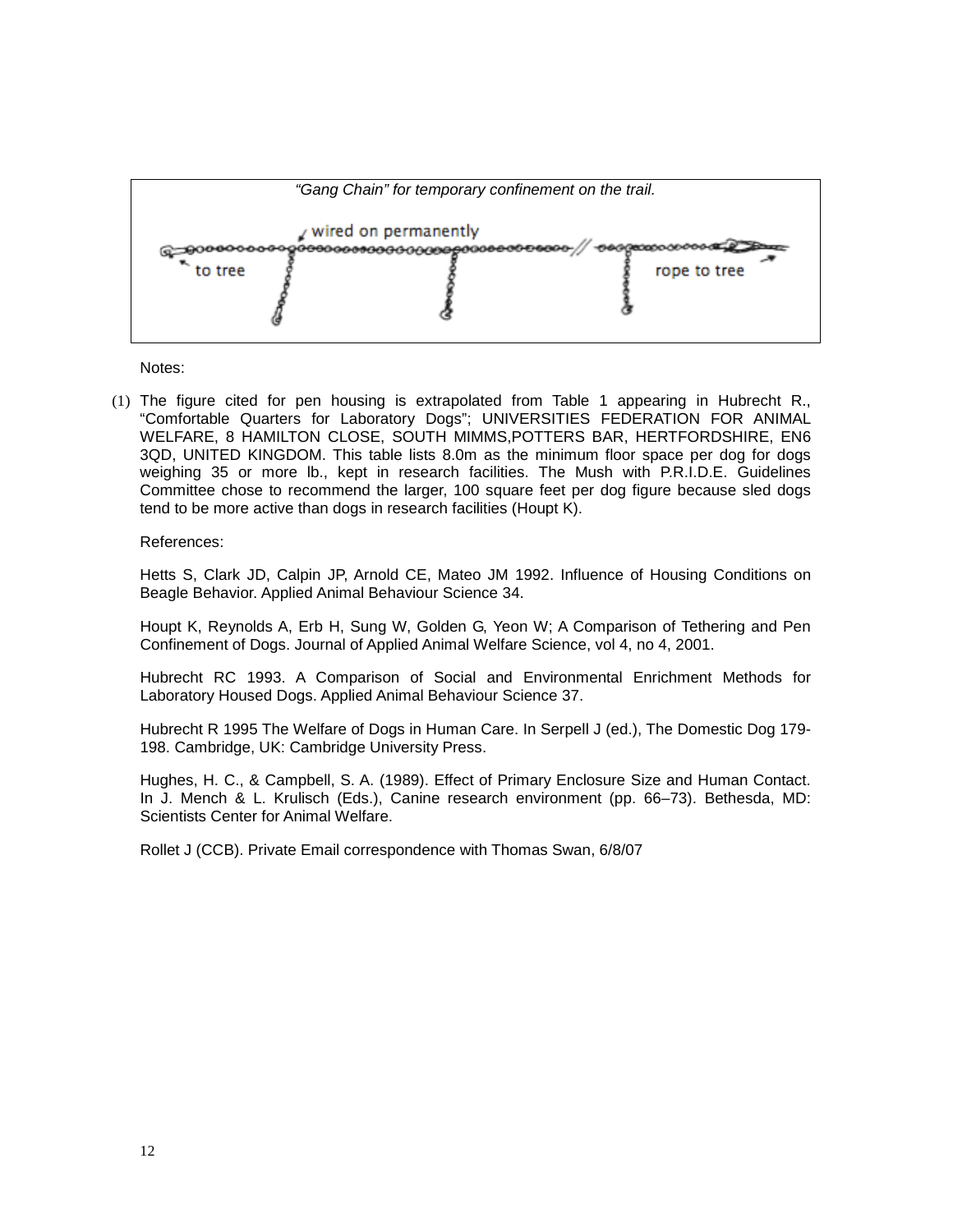### **Feeding and Watering**

#### **Choosing Feeds:**

Sled dog sports today include a wide variety of dog breeds and sizes doing different activities in almost every kind of climate. There is no single perfect diet that will meet the requirements of every sled dog under every condition. The ideal diet for a dog depends on the dog's genetic makeup, age, physical state, training regimen, environment and the food sources that are available.

Sled dog diets usually consist of commercial dry food, meat-based food, or a combination of the two. Dry foods are convenient to feed and store, requiring only a cool, clean, dry location. Fresh meat products require refrigeration or freezing. Feeds marked with an expiration date should be consumed prior to that date to provide maximal nutritional value.

Meat feeds are extremely palatable to dogs. They may help maintain hydration because they contain up to 75% water by weight. High-quality meat-based feeds are readily available in all but the most remote locations.

Commercial dry food provides vitamins, minerals and carbohydrates. Some mushers prefer to mix their own meat ration and add some commercial dry food to it as a source of vitamins, minerals, and carbohydrates. If you choose this route, be sure to enlist the help of an experienced musher or nutritionist, as it is not always easy to balance a ration this way. Recently a few commercial dry products designed to be fed as supplements with meat have become available. These products are enriched with vitamins and minerals and help take some--but not all--of the guesswork out of feeding a non-commercial meat-based diet.

When choosing a product or combination of products to feed your dogs, remember that a sled dog's nutrient requirements change significantly depending on age, environment, and physiological state. You may wish to choose different products that will meet your dogs' requirements for each of these situations, or you may choose a feed that will act as a base that can be supplemented as necessary. In either case, choose a product that is relatively high in fat (15% minimum), relatively high in protein (25% minimum), fresh, and of the highest quality available. Poor quality commercial pet foods do not provide adequate nutrition to meet the needs of working sled dogs.

#### **Determining a Working Dog's Dietary Needs**

The best way to monitor your dog's body condition status is to run your hands over him or her. Perform this examination at least every two or three days. (In extreme conditions, it is important to keep an even closer eye on a sled dog's weight.) The ribs, spine, and hip bones should not be buried under an inch of fat, nor should they protrude. Rather, they should be easy to feel. A well-conditioned sled dog should be lean and muscular—neither skinny nor obese. (See Appendix). If you are unsure of what the ideal appearance and feel of your individual dogs should be, solicit advice from an experienced musher or veterinarian. Take every opportunity to feel and look at dogs from other kennels that are doing well in your particular mushing discipline.

Formulas and tables on dog food labels will give you a place to start, but they should not be relied upon for long-term feeding guidelines. There is too much variation in metabolism among dogs, their working environments and their various levels of performance to rely on "average" requirement guidelines. Most mushers agree that it is crucial to monitor your dogs' weight and body condition with your hands.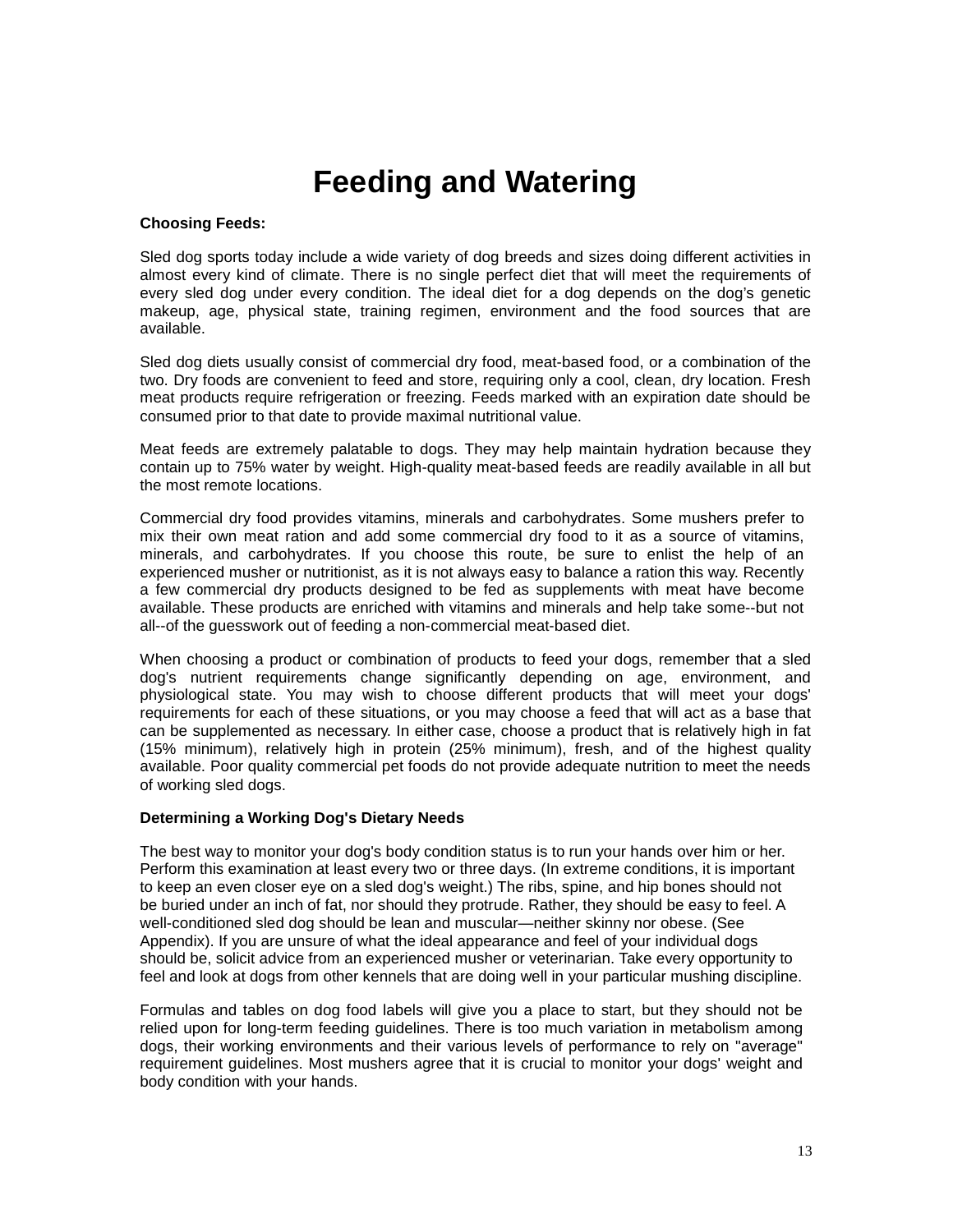#### **Meeting the Changing Demands of Training**

Maintaining a dog's optimal weight requires frequent adjustments to the amount of food he or she is given. When you begin training and each time you increase the workload, your dogs will require more food. During cold or wet weather they will need more food just to maintain their normal body temperature. One of the most difficult times of year to maintain a dog's body weight is during the fall when the weather is often cold and wet and training miles are increasing. During such periods, anticipate your dogs' increasing nutritional needs and begin feeding them more before they start to lose weight. During the most demanding times, a sprint dog may require two to three times more food than during the offseason; a long-distance racing dog may require three to six times its offseason requirement.

#### **Feeding During the Off Season**

Recent research indicates that dogs that continue to receive high-quality rations through the offseason are better prepared to resume training because their bodies are more able to mobilize and burn fat during exercise. It also takes several weeks for a dog's metabolism to adapt to a high fat diet. The drawback of feeding premium dog food year-round is that it can be easy for dogs to become overweight in the offseason; watch your dogs closely and adjust their portions as necessary.

#### **Life Stages**

Dogs also have different nutrient requirements during pregnancy, lactation, growth, and old age and their diet and food intake must be adjusted accordingly during these times.

Pregnancy and Lactation: A female should be maintained on a performance type ration throughout pregnancy and lactation. She can be fed at maintenance levels for the first four weeks; however, from the fifth to the ninth week, her intake should be increased by 10 percent each week so that when she whelps, she is getting about 1 1/2 times what she was eating in the maintenance state. As a rule of thumb, her food intake should be increased by 30 percent of maintenance for each puppy she is nursing. Thus, if she only has one puppy, she should be fed 130 percent of maintenance. These suggestions are just guidelines-; remember to run your hands over her regularly and adjust her food intake as needed. A lactating dog should be neither skinny nor obese.

**Puppies:** Puppies usually weigh between 10 and 14 ounces at birth and should gain weight every day after their third day of life. Weight gain is an excellent way to monitor the nutritional and overall health status of a litter of pups. Slow or negative puppy weight gain can be the first noticeable sign of a health problem with the mother or pups, and supplemental feedings may be required. Enlist the help of a veterinarian or an experienced musher the first time you attempt to raise orphan pups or even supplement nursing ones.

Puppies can begin to eat solid food at three weeks of age. Puppy food or a high-quality performance food with a small kibble size is recommended for at least the first four months of their lives. A flat pie pan with soaked dry food or a meat ration is a good way to entice them to start eating. As they walk through the food, they will get bits of food on their paws, lick them, and realize it is something good to eat. Over the next three to four weeks, they will consume more food, so they can usually be weaned between six and seven weeks of age. Before, during, and after weaning, be sure that less assertive pups are maintaining a normal rate of growth. Since there is no standard rate, compare the growth rate of the less assertive pups and their littermates.

After four months of age, pups should be fed a premium food at a rate that keeps them in optimal body condition but not so much that they become fat or grow too fast. (Maximum growth rate of 2 1/2 pounds per week for huskies, 3 to 3 1/2 pounds per week for larger Northern breeds).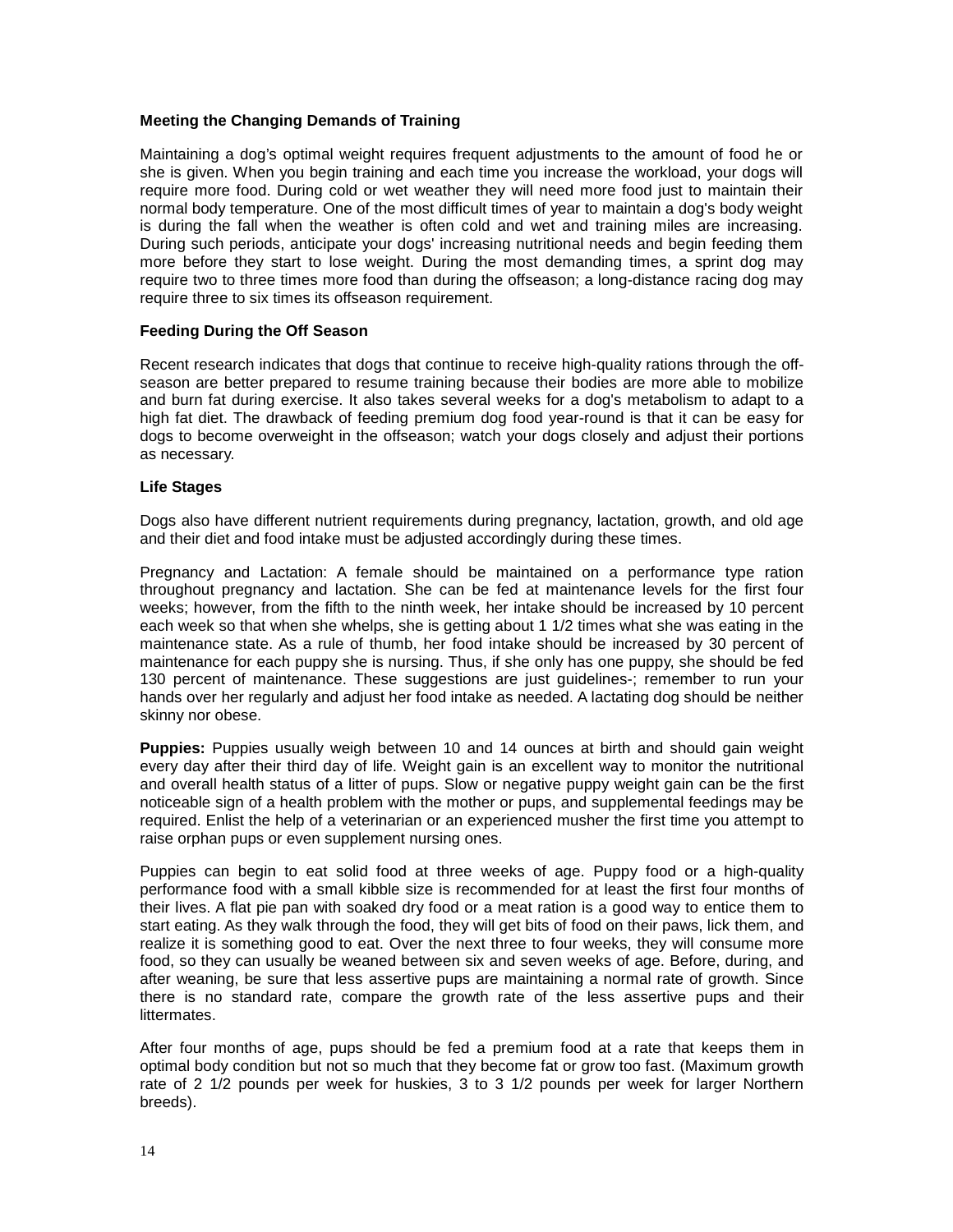**Older dogs:** The aged dog may have a slightly decreased ability to digest and absorb nutrients. It may also take an older dog longer to move a meal through its gastrointestinal tract. Most older dogs will do well on the same ration as younger dogs in the offseason. Occasionally, a dog will have trouble digesting all the fat in this ration or may become constipated. If so, try feeding a diet lower in fat or higher in fiber. When in doubt, ask your veterinarian about specific diet regimes and supplements for your geriatric dogs.

#### **Water**

Water is the most essential part of a feeding regime. While deficiencies in protein, fat, vitamins, or minerals will affect a dog's health, it may take days or months before such problems are noticeable. In contrast, dehydration affects an animal's health immediately and in extreme cases can even lead to death within hours if left untreated.

A dog gains water by drinking it directly, by eating foods that contain water, and by generating water through metabolism. Water is lost each day through urine, feces, and water vapor in the breath. Anything that increases a dog's daily water loss will increase its daily requirement. Dogs also lose a significant amount of water through panting when the weather is warm. Exercise leads to increased water loss not only through the breath, but also through the stool and urine. A dog's water requirement may double if it participates in open-class sprint racing and increase three to five-fold if it participates in long-distance racing. Medical problems such as diarrhea and vomiting also increase water loss.

It is difficult to know exactly how much water each dog requires. Understanding how environment, training, and illness may affect the dog's hydration needs allows you to anticipate these changes and offer your dogs more water when they need it. During warm weather it is best to have clean, fresh water available at all times. When the temperature drops below freezing, water consumption can be encouraged by offering warm, baited water. The bait can come from any source that will increase palatability such as dry food, meat or cooked fish. The bait should mix well in water and must not be spoiled or soured.

About 1 1/2 quarts of water should be offered two to three hours before training. Some dogs will not drink this amount all at once but will readily consume several smaller portions offered within a short period of time. Small amounts (about a pint) can be offered immediately after exercise to help cool the dogs down followed by more water (about a quart) after they have completely cooled down. Offering 1 to 1 1/2 quarts of baited water before feeding or mixed in with a dog's food can further encourage water intake.

These recommendations are a starting point and should be adjusted according to the needs of your dogs. Monitor your dogs' hydration status by observing their hunger for snow and by examining their skin and gums. In a well-hydrated dog, the tent made by lifting up the skin on the shoulder blades should disappear within one to two seconds and the white spot made by pressing on a pink area of the gums should disappear in one second or less. If either of these processes takes longer, the dog is probably dehydrated and in need of fluids.

#### **Monitoring Your Dogs**

These guidelines are intended to help you begin your feeding and watering programs. The best feedback on how well you're doing will come from the dogs themselves. Watch them carefully and learn as much as you can from experienced mushers who you respect. Proper dog nutrition is a blend of science and art. It's easy to get a brain-full of science by reading books and articles on the subject, but you can only develop the actual skills with hands-on practice. So keep your eyes and ears open, and go have fun with your dogs!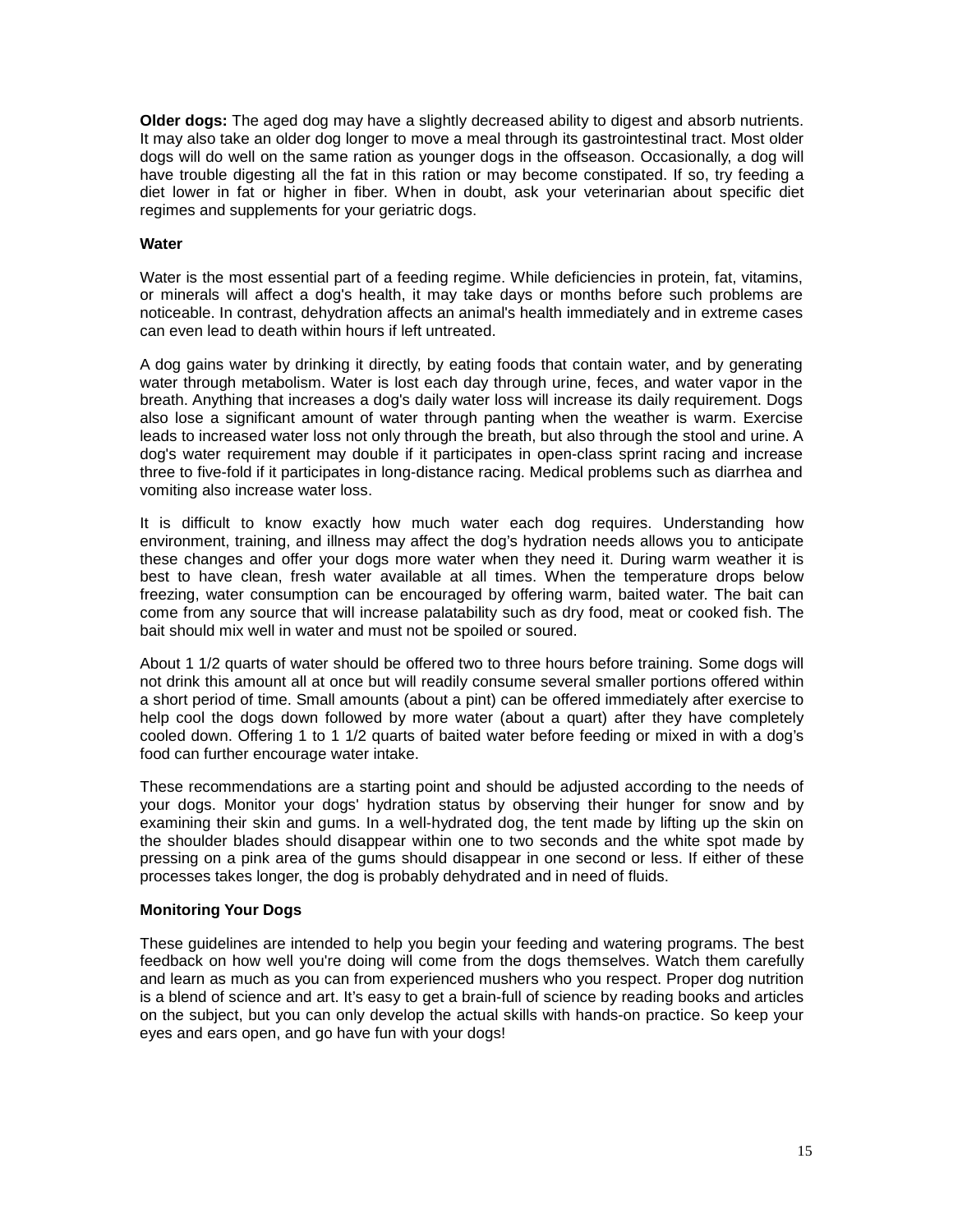## **Training and Conditioning**

#### **Planning Your Dogs' Training and Conditioning Regimen**

Many training principles are specific to the type of activity in which your dogs will be involved. Other variables include climate, terrain, age of the dog, breed of the dog, etc. All forms of mushing, with all the different variables, are wonderful ways of forming a close bond with your dogs.

In general, training can be separated into two categories: education and physical conditioning. When you are planning your training schedule, consider your goals and your dogs' abilities. Simply counting miles, for instance, can be deceptive. The type of conditions that the dogs encounter are important too, i.e. steep hills, trail breaking in heavy snow, extreme temperatures or wind. New mushers should consult books and experienced mushers for help, but also use common sense. Think about what your dogs have been trained to do and do not allow them to get carried away in their enthusiasm to run. Never ask your dogs to do more than you are reasonably certain they can accomplish.

#### **Educating Your Sled Dogs**

Anything you do repeatedly with a dog is educational. Be sure you want your dogs to learn what you are teaching. Think about the signals you are giving your dogs, and don't send mixed messages. For example, if you want your dogs to pass well, don't stop and chat with the neighbor every time you pass. Doing so trains your dogs to stop at every pass.

It is important that you never lose your temper with your dogs. Try to train them in a calm, consistent manner. If one method is not working, try another. For example, if a dog is not pulling well in a large team, reduce the size of the team and put that dog in wheel position for a week. If a dog continually plays with the dog next to it while running, run that dog alone for a few weeks. Remember that repetition is a great teacher. If your leader is not taking gees/haws well, go out with a very small team and work on commands. Always praise the dogs enthusiastically when they are doing what you want.

Recent research has proven that dogs learn much more readily with positive, reward-based methods than with methods that rely primarily on punishment. Positive methods also result in a closer bond between musher and team, and are much less likely to cause unwanted fearfulness or human-directed aggression in sled dogs.

A reward is anything that increases the likelihood that a behavior will be repeated. The value of a reward is determined by the dog, rather than the handler. Just because you think something should be rewarding doesn't necessarily mean your dog will agree. A food treat is only a reward if the dog is willing to repeat the behavior in order to earn another.

Most sled dogs place high value on tasty food treats and on running, but there are exceptions. If your dog doesn't respond to one type of reward, switch to something the dog is more willing to work for such as chance to play with a favorite toy. If your dog does not place a high value on running you may want to reconsider its suitability as a sled dog. You may both be happier if the dog becomes someone's pet.

In addition to the cues used while mushing, training classic 'obedience' cues is a great way to help socialize your dogs and provide psychological stimulation. Formal training classes expose your dog to new situations and introduce a positive image of sled dogs and mushers to the general public. The learning process will help your mushing training continue smoothly during the working season and the day-by-day, step-by-step progress will keep your dogs active during their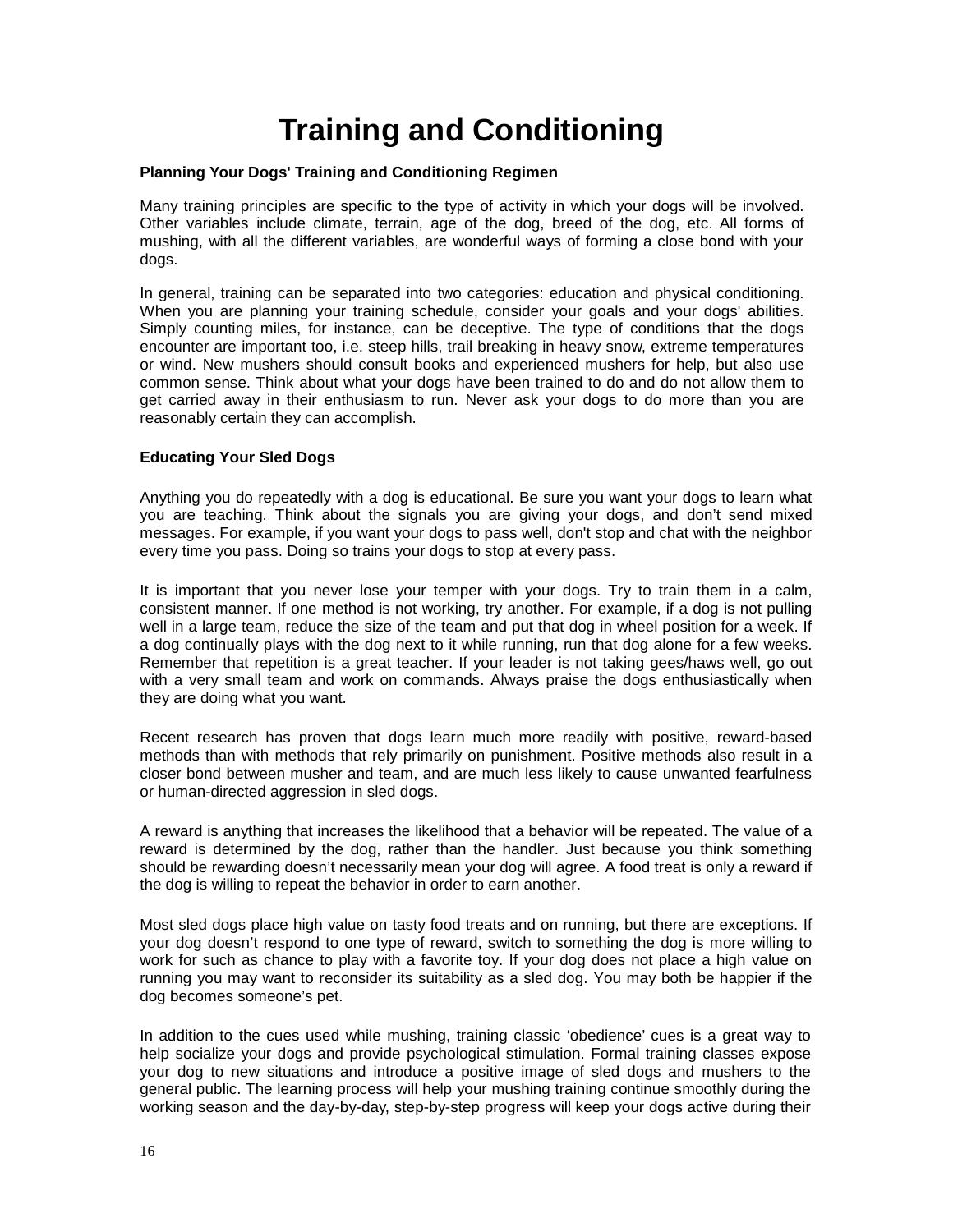offseason. Different dogs will enjoy different activities, but each dog needs individual attention.

#### **Physical conditioning.**

Do not expect your dogs to do more than they are ready for. Watch each individual. Dogs work as a team but they have individual needs and abilities. Don't be afraid to be conservative and don't worry about how far other mushers are taking their dogs. Never push a dog to go any farther or faster than it is capable of going.

Have fun and build relationships with your dogs. Small teams are better for training. Depending on your preference and the size of your kennel, training teams might include only three dogs or as many as six to ten. Dogs can only run at their own pace and must never be pulled, whether by mechanical or other means.

#### **Summer/Warm Season Training**

Dogs needs some form of physical exercise all year long. As long as your dogs are in good health, light training in the summer is fun and beneficial. Equipment options include a bicycle, cart, dog walker, ATV, or a leash. For some dogs and mushers, running a few dogs loose may be an option. It is important to always use proper harness sizes and gang line lengths. Always check each dog for foot problems or injuries after each run.

If you mush dogs in the summer, ensure they are well-hydrated before and after each run. Wetting them down beforehand with a hose or with creek or lake water can be effective. It is best to exercise sled dogs during the coolest time of the day, but even then you must watch carefully for signs of overheating. Signs of heat stress include heavy panting with an open trachea, gait change, wobbly legs and vomiting.

If you are concerned that a dog might have heat stress, remove the dog from the team and carry it in your sled or vehicle. If you need to cool a dog down during summer, wet it with cool water. During winter, pack its body in snow. During and after cooling, continue to monitor its temperature with a rectal thermometer. Dogs routinely have temperatures of 103 to 106 degrees F while running (normal is 101 to 102 degrees F). Recheck the temperature every fifteen to thirty minutes as the dog cools. If the dog's temperature is still not normal after you have attempted to cool the dog, call your veterinarian. This could indicate a serious problem.

#### **Fall Training**

Most mushers like to start on some kind of wheeled rig before the snow comes. Make sure the rig has good brakes to slow the dogs down and that there is some type of parking brake. ATV's are widely used because they give the musher complete control over the dogs' speed, and they steer more easily than a cart. They also have lights, which provide safety in darkness, especially along roads, and they make noise that warns wildlife of the team's approach. A speedometer is convenient on any type of training vehicle.

Start your fall training season with small, easily controlled teams and short runs, perhaps only 1/4 to 3 miles in length. Early season runs may require frequent rest stops. Decrease the number of rest stops and gradually increase mileage in subsequent runs as the dogs get stronger and fitter. If you have run the same distance over repeated training sessions and the dogs are finishing strong and happy, it is time to move up to the next level. In early fall training, don't push the speed too much. The dogs' muscles are not well-toned yet and it is easy to injure them. The goal of early training is to build up the dog's muscle structure to prevent injury later in the season.

Any training schedule must include rest days to allow time to build muscle. You might run a dog every other day, or run two days followed by a day off. Water (or broth) your dogs when you return from a run, and check for worn pads, especially if they are running on gravel or pavement.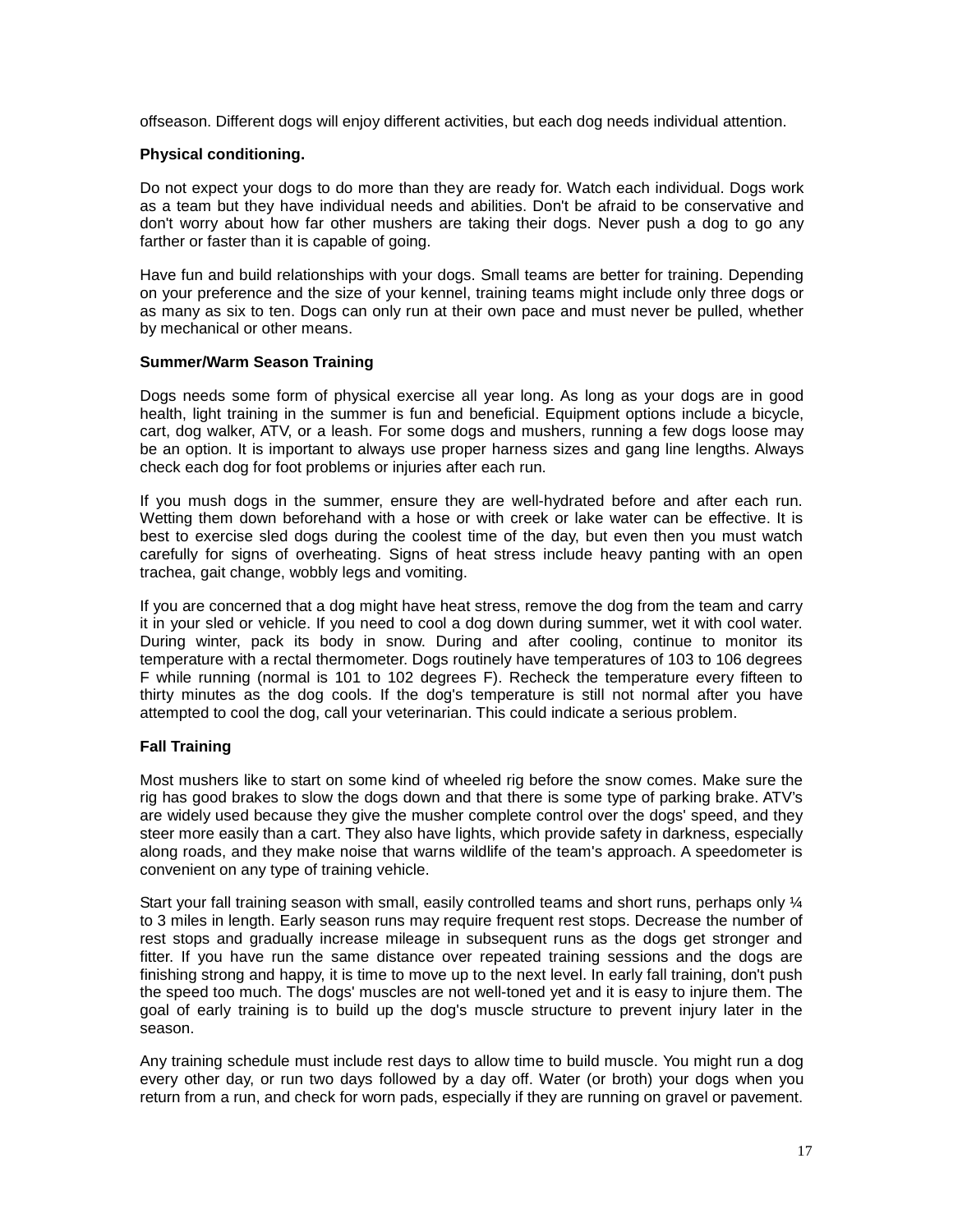#### **Winter Training**

Once you are working on snow, continue to build slowly to the distance and speed of your choice. Always check each dog's feet and provide plenty of water or broth. It is not good enough to let them bite snow for their fluids.

Not all injuries are easy to detect. A dog does not always show a substantial limp, so watch carefully for subtle signs. If a dog seems weaker or slower one day than the previous week, it might be due to injury or illness. A back can be injured without causing a limp, or a dog can be so excited to run that it will not show any signs of injury while running. You may be able to detect problems by observing the dog at home.

Detecting injuries or illnesses early can keep your team healthy and working all season, and can save money on veterinarian fees. Check each dog over carefully at least once a week. Knowing each dog's "healthy" condition will make it easy to detect changes. Consult with your veterinarian or another expert if you suspect problems.

Booties should be used to prevent injuries on rough trails, including when snow crystals are abrasive in severely cold weather. If your dogs' feet develop any signs of worn pads or soreness, use booties on those feet until the problem is completely healed. You might consider not running the dog at all for a short while, depending on the severity of the problem. Be sure the booties fit well. A bootie that is too large flops around, picks up snowballs, and makes it difficult for the dog to run normally. A bootie that is too small can constrict the foot and be uncomfortable.

Be sure to check booties regularly. A bootie with a hole in it can cause more problems than no bootie at all. Also, pick off all snow and ice balls around the tops of the booties frequently, as these frozen clumps can cause severe chafing. If your dog has dewclaws, watch for signs of wear around them. Remember that booties are not a cure-all for every foot problem. Consult your veterinarian or an experienced musher for more advice.

In extremely cold or windy conditions, dogs can get frostbitten on some body parts. On a male, watch the sheath of the penis and the scrotum. On a female, watch the nipples, flanks, and vulva. Be extra careful with any female that whelped over the summer. Her nipples are usually somewhat enlarged throughout the winter, making them more susceptible to problems. Special dog jackets, belly pads, and fur sheath protectors are available and can help prevent cold-related injuries. Contact a mushing equipment company or other local mushers for ideas. Remember that males and females have very different problems, and the same equipment does not always suit all dogs.

#### **Dog Fights**

Minor spats and squabbles are relatively common among dogs, but serious dogfights are dangerous for both dogs and mushers. Dogs should be taught at a young age that fighting is unacceptable. It is essential to stop a dogfight before a dog is injured or killed. Fighting dogs must be separated and restrained, but be extremely cautious when handling highly aroused or aggressive dogs. In the heat of the battle, the dog may redirect its attack to you, inflicting serious wounds. Mushers have been severely bitten while breaking up fights and care should be taken when intervening.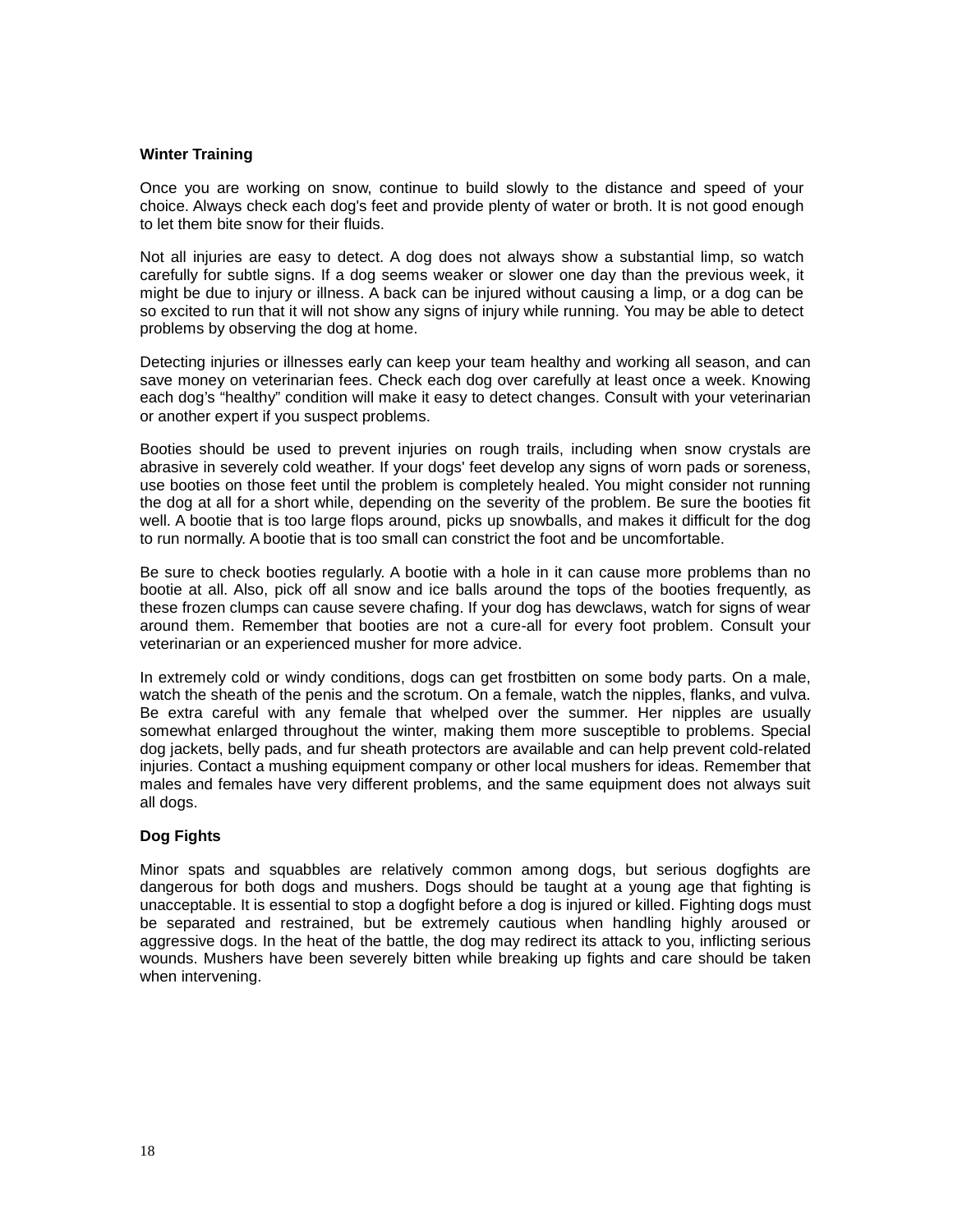### **Training and Conditioning Tips**

#### **Long-distance racing:**

Before you consider running a long-distance race for the first time, evaluate your skills carefully. You must be good at winter camping with dogs, starting campfires at -50 degrees F with a strong wind blowing, applying first aid to dogs and yourself or another musher should you get caught between checkpoints, etc. You must have advanced skills in handling however many dogs you choose to start the race with. (In your first race, it is better to start with fewer dogs. A smaller team is easier to control and means fewer dogs to feed and care for.) You must also be an expert in feeding and foot care during high mileage situations. The time to learn these skills is during training, not out on the race trail.

In general, to run a thousand-mile sled dog race, you should have at least 1,500 miles of training on each dog. These miles should be accrued in no less than a six -month period. To run in a 200 to 500 mile race, you should have at least 750 miles of training on each dog. These miles should be put on in no less than a four month period. Much of the training should duplicate your proposed racing situation, with weight in the sled, some four to six hour runs, camping trips etc. It is inadvisable to run any dogs under 18 months old in a thousand mile race. The ability of each dog in the team should be fairly equal so that no one dog is being pushed too hard. Teach your dogs to eat, drink and sleep in harness before you race them. Feed them the same diet that they will race with, at least during the latter stages of training.

#### **Sprint racing:**

To create a quality team, sprint racers use the same training and conditioning techniques as those used for other types of mushing. Distance and speed should be built up slowly on a schedule determined by your dogs' progressive conditioning and willingness. It is better to err on the conservative side than to risk hurting a dog physically or mentally by demanding more than it is ready for.

While speed may be the primary objective in sprint racing, not every training run should be at "race pace." To prevent injuries in the fall, dogs should be physically conditioned with slower working runs before you allow them to run fast. Throughout the race season, vary your training speeds and your dogs will be more willing to go fast when asked.

Proper manners and well-behaved dogs are a must for a top-performing sprint team. Even the quickest stop for a tangle or problem dog is a major disadvantage in a race. Take the time required to teach your dogs the necessary behavioral skills. Some sprint mushers simply concentrate on maintaining enthusiasm in their team, but a well-behaved *and* enthusiastic team is possible and should be the ultimate goal.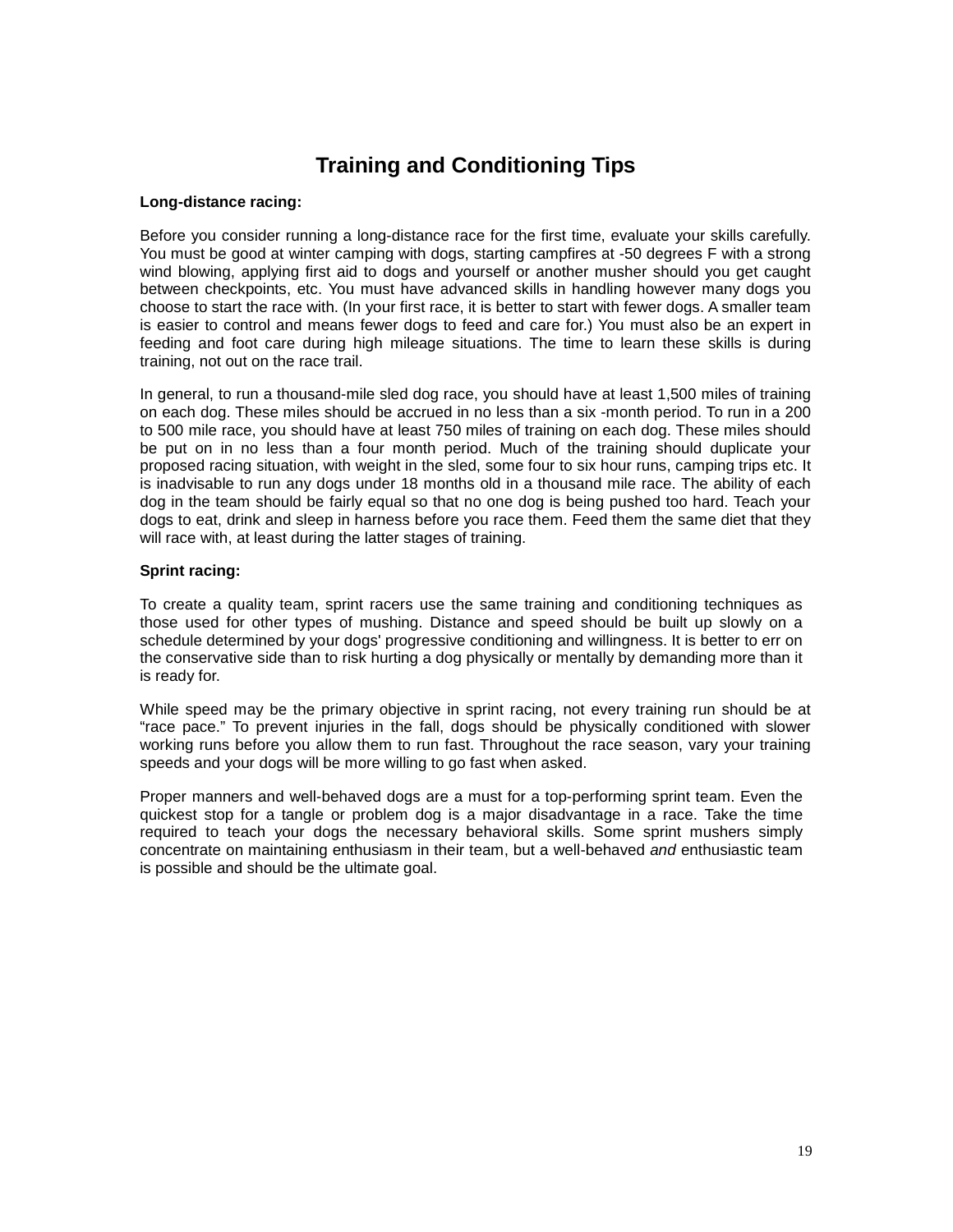#### **Recreational mushing:**

 Training a recreational team can be extremely rewarding and satisfying. It can also be extremely expensive, both in time and money. Keep your priorities straight, share the work among family members, and have fun!

 Before you begin, decide whether you want a dog team for your family to enjoy and consider everyone's goals for the team. If you have small children, you may want to select dogs that are small and gentle so the kids are comfortable with them. Some older, well-trained retired dogs from another team may be perfect for you, and they can help train younger dogs.

 Make your dog time quality time for your family. Chart the accomplishments of each dog. In the summer, you might have a weekly dog show to demonstrate each dog's new tricks. Having a small number of dogs allows you to give each individual lots of attention. The dogs will learn that they have fun with you, and they will be eager to please. Seeing your dogs thrive on this special attention, watching your family share the responsibilities, experiencing the magic of bonding with animals and the satisfaction of a job well done are ample rewards.

In winter, plan methods of training and goals for your team with family members. Listen, talk, encourage, and reward. Have fun and don't be afraid to ask other mushers for help. Practice "whoa" and "come haw" repeatedly, until the dogs respond easily; this will give the less experienced members of your family a better sense of security. You may want to work with the dogs on a leash, rewarding them for correct behavior.

Take a family member with you on the sled. A less experienced passenger can help out and learn what you ask of the dogs. Make sure your passenger is comfortable. After the dogs have settled down, let your passenger drive the team on a safe stretch of trail. Always train with small, controllable teams. Gradually increase your distance over the winter. Explore new trails. This gives your dogs experience in different conditions: breaking trail, running into open water and on ice, and turning around. Take a picnic along. Stop along the trail and build a campfire.

Your family might enjoy working toward taking the team on an overnight trip, either camping out or staying in a remote cabin. This could be a spring celebration after a winter's training. Remember that you don't have to go a thousand miles. Plan according to the abilities and desires of your family and the endurance built up by your dogs.

#### **Skijoring:**

Skijoring is one of the simplest forms of dog driving, but common sense, patience, and general training principles still apply. Stay within your dog's capabilities for weight load, speed, and distance. Be aware that some dogs (including experienced sled dogs) can be quite frightened by the strangeness of the skis, and a dog may need extra time and lots of positive reinforcement before it will accept being followed by them. Avoid running into your dog with your skis or ski poles at all costs.

Proper equipment is important both for your own safety and for the comfort of your dog. Use a wide skijoring belt (at least 3 inches wide across the back) and a releasable skijoring line at least 7 ft long. Longer lines (up to about 15 or 20 ft) work well for recreational skijoring and hilly terrain. Shorter lines give better control and are favored for racing. Be sure the line is long enough to prevent the tips of your skis from hitting the dog. A line with a shock (bungee) cord incorporated into it will absorb the stress of sudden starts and stops, a benefit to both you and your dog. Use a properly fitted, standard X-back or H-back mushing harness. Weight pulling harnesses are not recommended.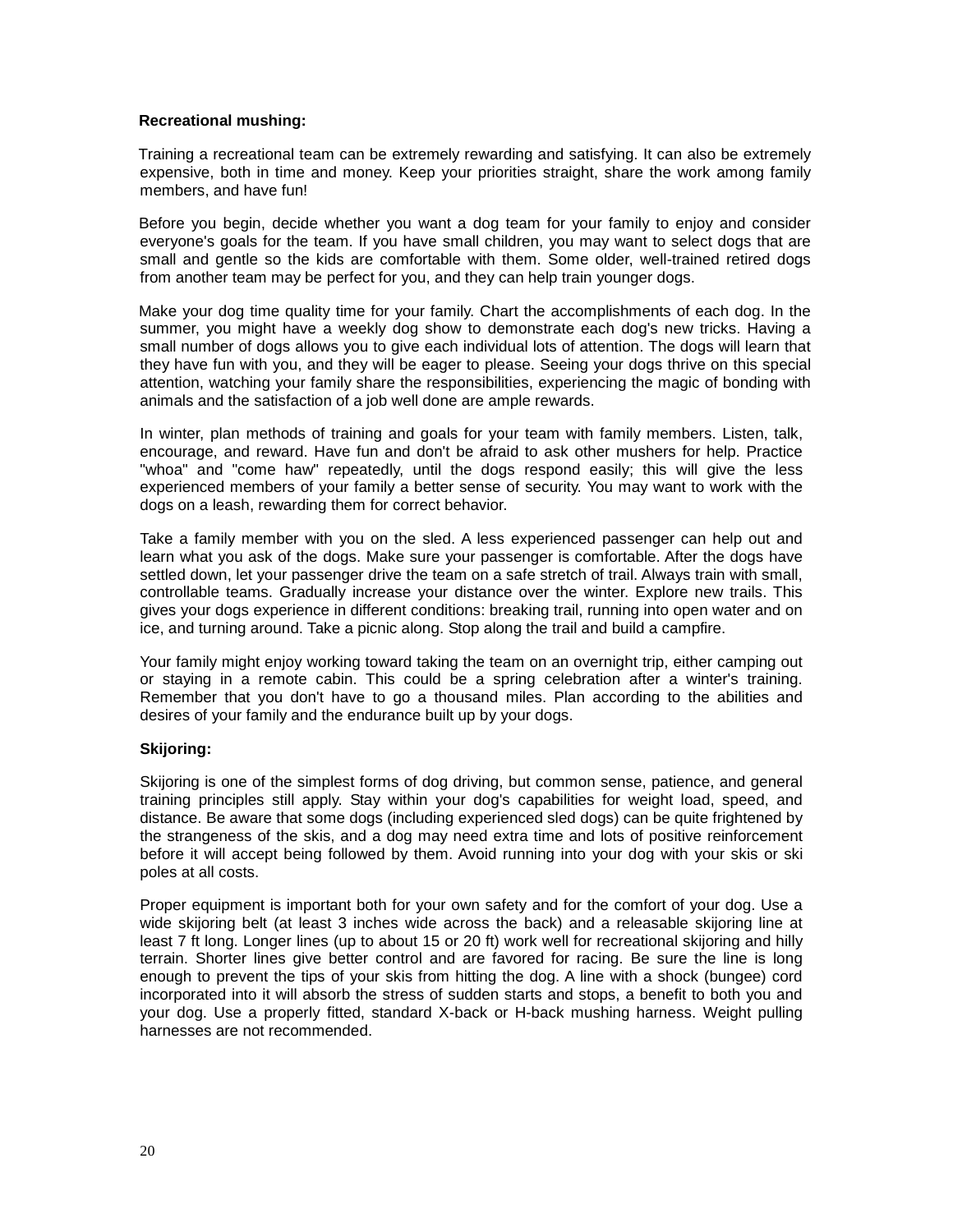A wide variety of dog breeds have been used successfully for skijoring. If you skijor with a non-- Northern breed, watch carefully for foot problems. Some breeds of dogs, especially those with silky coats, are particularly prone to ice balls. Booties may be necessary in some cases. Also, a shorthaired dog may need a dog coat and/or a sleeping pad in very cold weather or when camping out.

#### **Weight pulling:**

A weight pull dog should be strong, sound, in good health and have a desire to please. Before a dog is entered in a weight pull competition, it should have at least basic training and be in good physical shape. A dog that is in poor condition might pull beyond its physical abilities simply because it wants to please or because of the excitement of the activity. Avoid heavy pulling until your dog is in top shape.

Conditioning can be accomplished in various ways: running in a team, running alongside a bicycle, skijoring, or pulling a tire. Perhaps the best method is for your dog to pull a tire with increasingly heavy loads. Be very careful to increase the loads gradually. This is important for mental as well as physical conditioning. A dog must know that when it is commanded to pull, the load will move. Many factors influence the ease with which a dog can pull: weight of the load, snow depth and conditions, and temperature. As you train, adjust the load downward if your dog has difficulty starting the load. It is important to condition the cardiovascular system as well as the building muscle. This is done by alternating days of pulling heavy and light loads.

You can't begin too early to train your dog to pull. Even a young puppy can have fun wearing a harness and pulling an empty box around. Use this time to teach some basic commands, such as those to pull, whoa, and perhaps gee and haw, as well as to sit, lie down, and stay. Be careful not to let the box bump into the dog or let the dragging noise frighten it. Gradually increase the weight the dog pulls and progress from a piece of firewood to a 12 inch tire, for instance. Give the command to pull, let the dog pull a short distance and lavish it with praise. Make it fun. Your dog will pull for sheer enjoyment and because it pleases you. Be sure to let your dog know that you appreciate its effort.

Dogs should not be entered into competition until they are at least a year old; large breeds should wait until a year and a half. This gives them time to reach skeletal maturity. When the time comes to enter a weight pull competition, your dog will know what is expected and will be ready to do it well.

#### **Winter transportation:**

Some mushers use their teams for traveling cross-country, doing fieldwork for their jobs, freighting supplies, running trap lines, and general winter transportation. Training these teams may focus on building endurance and strength and on mushing in severe weather conditions. It is critical that the dogs learn to whoa, wait in harness, and find old trails in drifts. They need to learn to follow along behind their musher when he or she is breaking trail on snowshoes, and they should learn to ignore animals caught in traps. These abilities come by working with small teams, day after day.

Mushers who depend on their dogs for winter transportation often have a very close relationship with their teams. The trust and appreciation that develops after many hours, many days, and many seasons together create a team that seems able to go anywhere and do anything. This is not magic. It is simply the result of clear communication, mutual respect and consistent, repetitive reinforcement.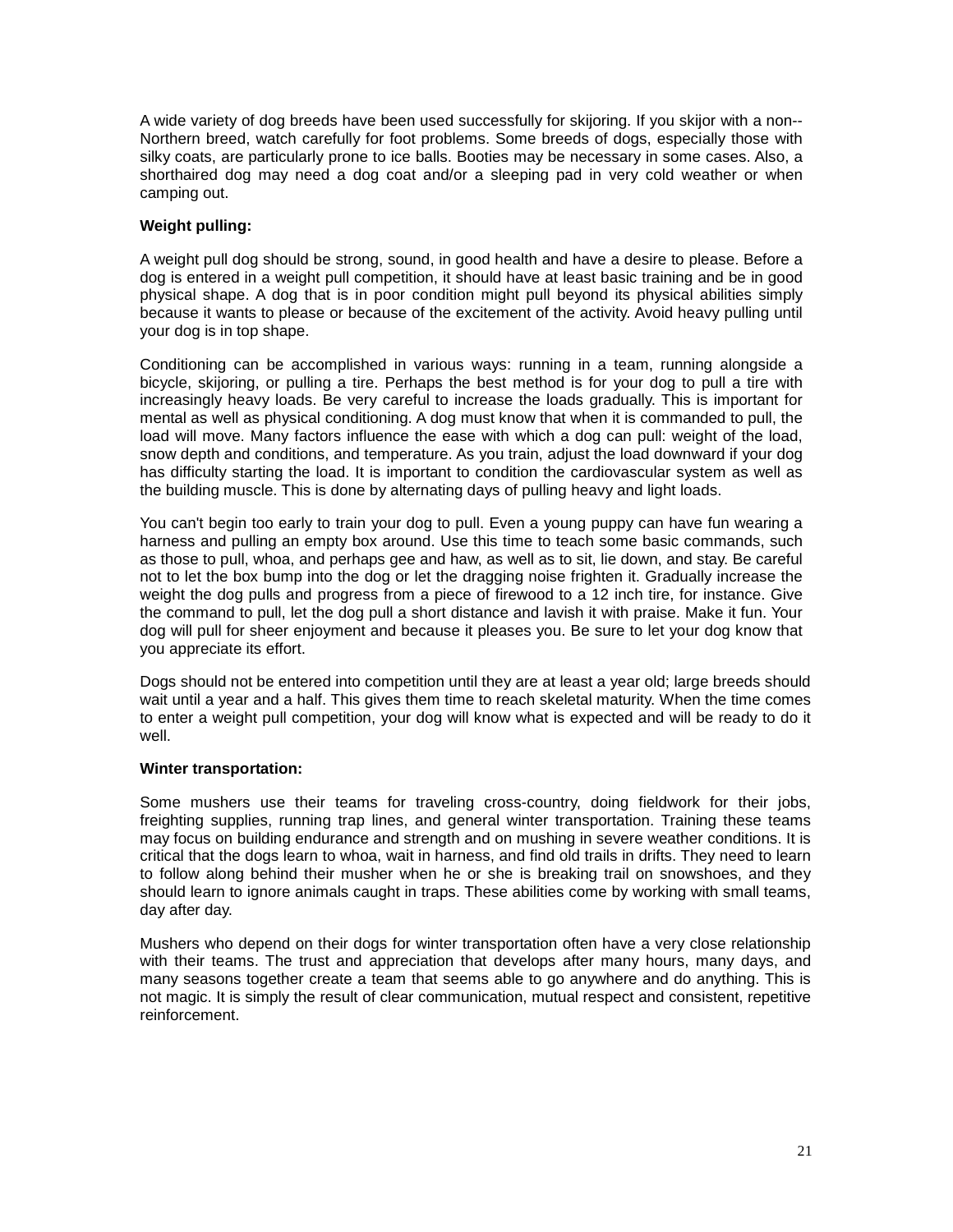### Basic Health Care

#### **Veterinary Care**

Develop a good working relationship with your veterinarian. He or she will be a valuable source of information on current dog care practices as well as providing other services as needed. As the dog's owner, you can often perform routine procedures yourself but will also have to obtain professional care on occasion. The science of veterinary medicine is evolving; frequent contact with your veterinarian will help you stay informed about the latest changes in veterinary sciences. Many veterinarians also benefit from contact with mushers. Mushers bring a new dimension to animal health care professionals. Having regular contact with a vet also serves to present a positive image of dogsledding to the public.

#### **Record Keeping**

Record keeping is an essential part of any kennel operation and is a requirement for P.R.I.D.E. kennel certification. Often, your veterinary clinic keeps records of office visits and professional vaccinations, but most care and medical treatments are given by the musher. Keeping track of medications, vaccinations, illnesses and general health will allow you to identify health trends. Records can include breeding cycles, on and off season weight fluctuations and training and performance distances and times.

#### **Adult Dogs**

**Daily care**: Monitor each dog's appetite and water intake as well as its fecal and urine output. These changes, as well as changes in behavior, are frequently the first signs of a health problem. Running your hands over the dogs daily will allow you to recognize abnormal conditions.

**Monthly care**: Trim nails and groom each dog. If a dog is shedding, grooming keeps its skin and coat healthy. Administer heartworm preventives and external parasite control medications (for fleas, lice, ticks, etc) if needed.

**Three to six month care:** Work out a deworming program for your dogs with your veterinarian. The type of dewormer and frequency of administration will depend on the type and species of intestinal parasites in your area.

**Yearly:** Consult with your team's veterinarian to develop an appropriate vaccination schedule for your dogs based on the health problems common to your region and the demands of your race schedule or mushing goals. If you live in an area where professional veterinary care is not available, contact your state, provincial or national veterinary medical association for information to help you develop your own vaccination schedule. Also, consult the rules of races you may wish to run with your team. Many race-giving organizations (RGOs) specify vaccinations that dogs in their events must have received.

During the late summer of each year you should perform a thorough physical exam on each dog in the kennel. If you find any problems, you will have time to treat them before fall. (See Yearly and Pre-purchase Exam section below for guidelines.)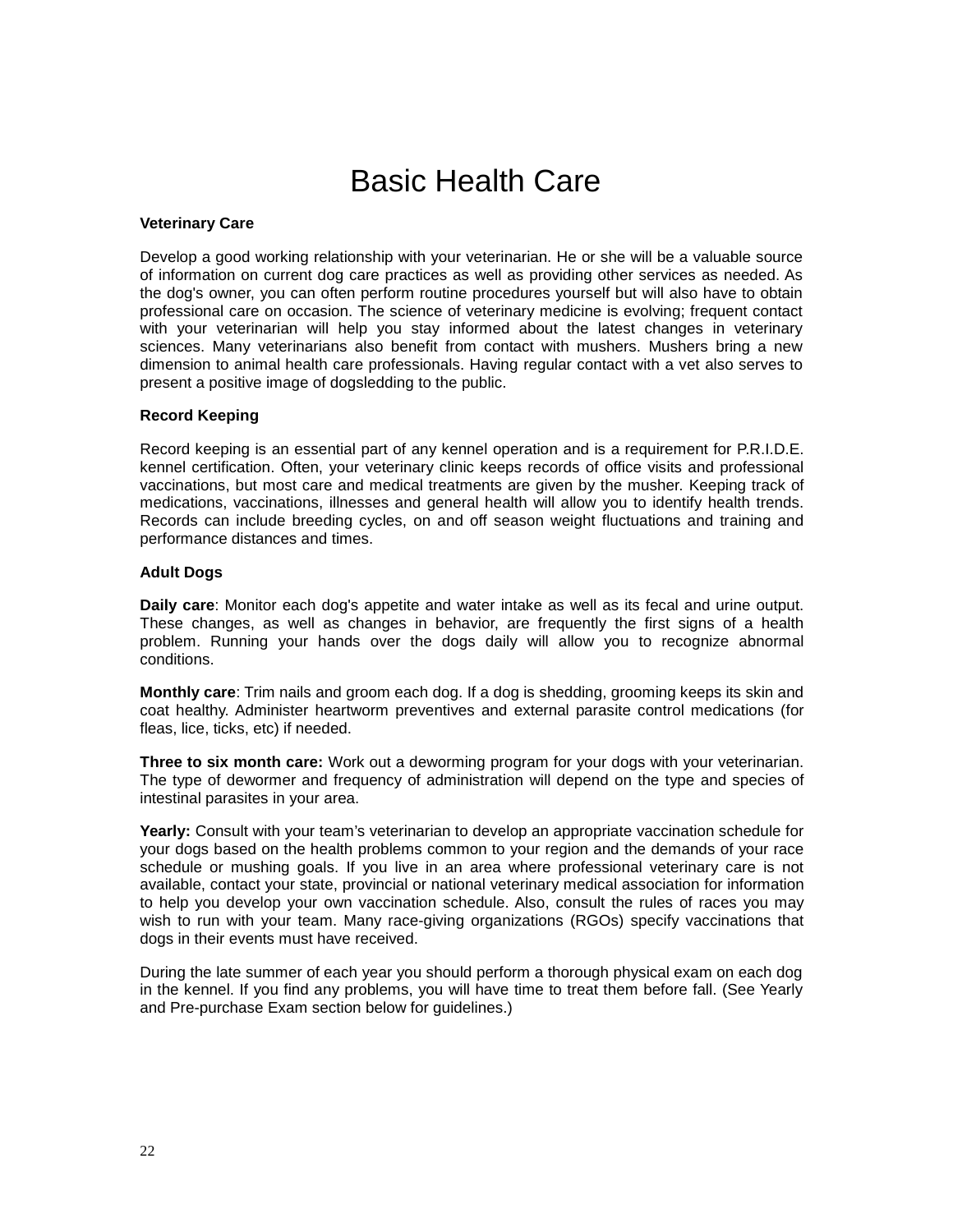Consider having an annual veterinary house call to your kennel. This is one way of becoming a P.R.I.D.E. certified kennel. An annual kennel visit is a great way to have vaccinations administered and have all your dogs examined without transporting every dog in the kennel to the vet office. This is a great time to discuss each dog's specific needs with your vet, allowing every dog to reach his or her greatest potential.

Some veterinarians have backgrounds and training in large animal care but rarely get out in the field anymore. Your request for a kennel visit may become something they look forward to.

#### **Basic Health Examination**

The following guidelines are basic elements of a physical health examination for dogs. They can also be used when considering the acquisition of a new dog for your kennel or for a pre-season health assessment. Some of these elements should be performed daily or even both before and after running. (Elements marked with an asterisk (\*) should be performed daily.)

General attitude\*: A dog should be alert and interested in its surroundings.

Weight and coat\*: A dog should be lean but not thin. It should have a healthy, shiny coat and skin that is a light pink with no raw areas or excessive flaking. Run your hand over the dog's whole body, checking for lumps, bumps and sores. A dog that is underweight/overweight or with an unhealthy coat may be showing signs of conditions such as hypothyroidism, parasitism (internal parasites such as worms or coccidia, or external parasites such as lice, fleas, or mange mites), malabsorption syndrome (an inability to absorb nutrients), or another ailment. However, keep in mind that all dogs do not always look their best. Even a beautiful coat looks rough during shedding, and a female will shed after she has pups.

Eyes\*: The eyes should be clear, without excessive tearing, redness, or a gray or blue haziness on the cornea. The pupils should be symmetrical.

Ears\*: The ears should be clean inside without a waxy or pussy discharge and without a foul odor.

Nose\*: There should be no nasal discharge, raw areas, or dry, crusty buildup around the nostrils.

Mouth: The mouth and teeth should be clean without any strong odors or excessive tartar buildup. The gums should be pink without infection along the teeth gum border. Check for broken teeth or an uneven bite. Dental disorders may contribute to poor appetite, poor attitude, or chronic infection.

Respiration: A dog's normal heart rate is 100 to 130 beats per minute, and its respiratory rate should be about 22 breaths per minute. These may both be elevated in an excited dog, and both will be hard to evaluate in a panting dog. Listen for coughing, wheezing or other abnormal respiratory sounds.

Chest: The chest should expand and contract symmetrically. There should be no pain or tenderness when the dog's ribs are gently pressed. Use a stethoscope to listen over the lungs. Lung sounds should be equal from side to side with no abnormal noises. Because chest injuries can result in massive internal bleeding and respiratory system compromise, a veterinarian should evaluate any significant chest injury.

Abdomen: The abdomen should be symmetrical and not distended. The abdominal wall should be pliable when gently pressed toward the spine. A painful, tender, distended abdomen may be a sign of a potentially fatal problem that requires the intervention of a veterinarian.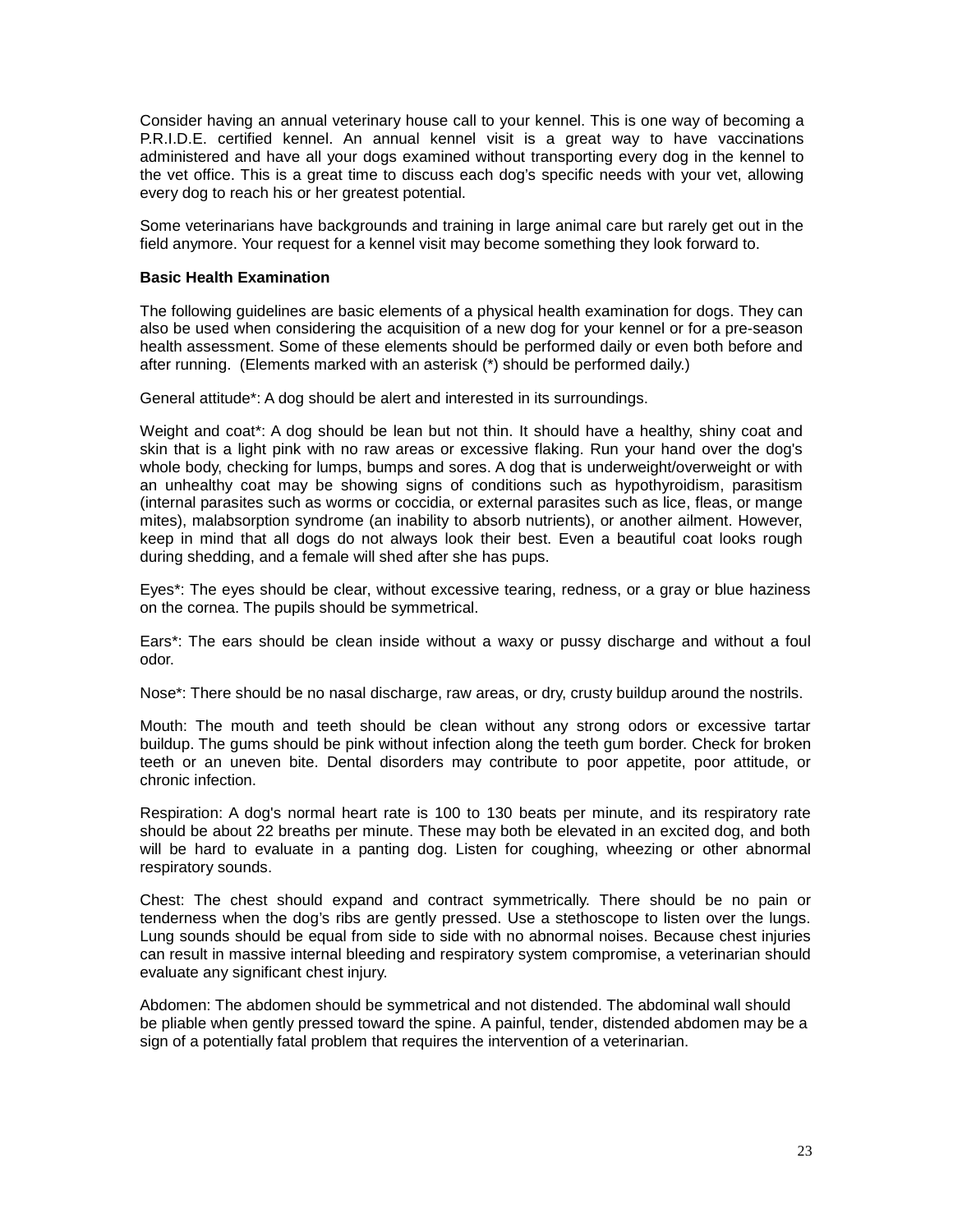Muscles and bones\*: Check the dog for symmetry. Compare the muscles and joints of the two hind legs and of the two front legs. Swelling on the foot may be an indication of an old metacarpal fracture. Swollen wrists may be a sign of arthritis. Asymmetrical muscle masses may indicate lameness or an unequal use of limbs.

 Feet\*: Check the feet for signs of injury or excessive licking between the pads (mahogany, discolored hair). Examine the nails and dewclaws and trim when necessary.

Rectum: Check the rectum for open sores, growths or excessive swelling.

#### **Veterinary considerations when acquiring a new dog**.

**Females to be used for breeding:** Dogs intended for breeding deserve special consideration. Before purchasing a female, be sure to ask the following: Has she had regular heat cycles? Has she ever been on medications to delay or postpone heat cycles? Has she ever had a pregnancy terminated? Has she ever had pups? If so, what kind of mother is she? Examine the mammary glands for swelling; mammary tumors are not uncommon in older intact females. Examine her nipples for signs of frostbite. Severely frozen nipples are not functional. Examine the vulva for growths, swelling, or discharge.

 **Males to be used for breeding:** Make sure that a male that might be used for breeding has two normal sized testicles. Check for excessive prepucial discharge. Ask if the dog has ever sired a litter. Has he ever had any medications? Anabolic steroids, for example, will reduce fertility. Low thyroid levels will decrease fertility in males as well as females. Brucellosis is a sexually transmitted disease that should be tested for if it is a problem in your area. (Some countries make a brucellosis test an entrance requirement.)

 **Other considerations**: Before introducing a new dog into your yard, make sure that it is current on vaccinations and has recently been dewormed. Check the dog closely for lice, mange, and fleas. If you are buying a dog with parasites, isolate him/her from the others until the issue has been resolved.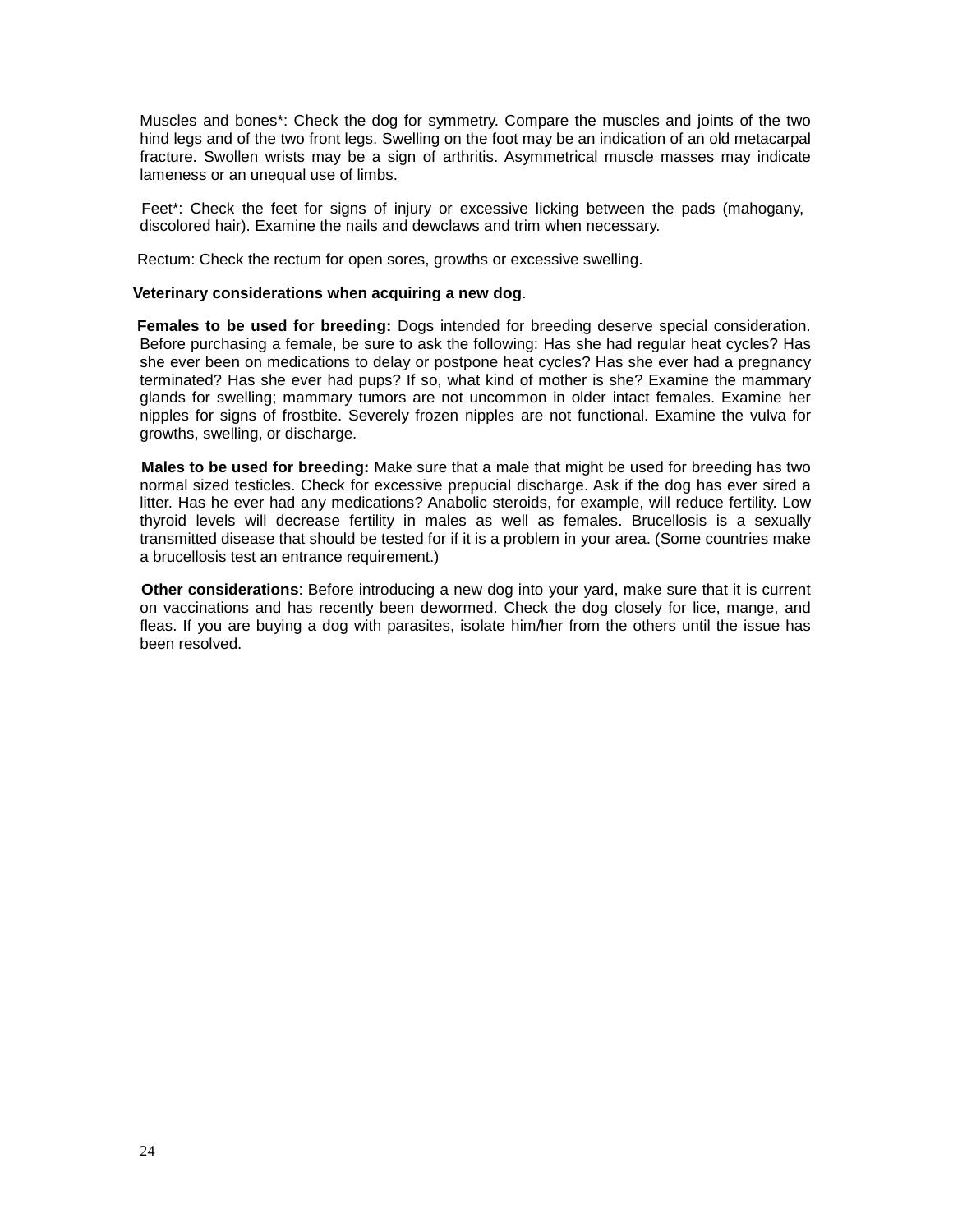### KEEPING YOUR KENNEL THE RIGHT SIZE

#### **Determining Your Needs**

Any trainable dog can be a sled dog, depending on what you want to do with it. A musher must use appropriate care when asking any dog to work. A team of beagles can pull a sled, but they couldn't break trail in deep snow. A team of 30 lb border collies might pull well, but they should be outfitted with booties to protect their long-haired feet. A team of poodles can make good sled dogs but it isn't wise to ask them to camp out in severe weather.

Some dogs have a head start for some types of mushing. Northern breeds evolved specifically as sled dogs and they have physical adaptations that keep them comfortable in very cold weather. Thousands of years of selective breeding have given them a strong instinct to run and pull.

When deciding how many dogs you should own, consider how much money and time you can dedicate to your team, what your zoning laws and living situation will allow, and what it will take to do the type of mushing you want. There are different types of sled dogs and you will need fewer dogs if all of the dogs you own are suitable for what you want to do. If you keep fewer dogs, your costs will be lower, and you can give more attention and better care to the ones you have. Keep your kennel the size you can care for properly. Don't let numbers increase to the point that neither you nor the dogs are happy.

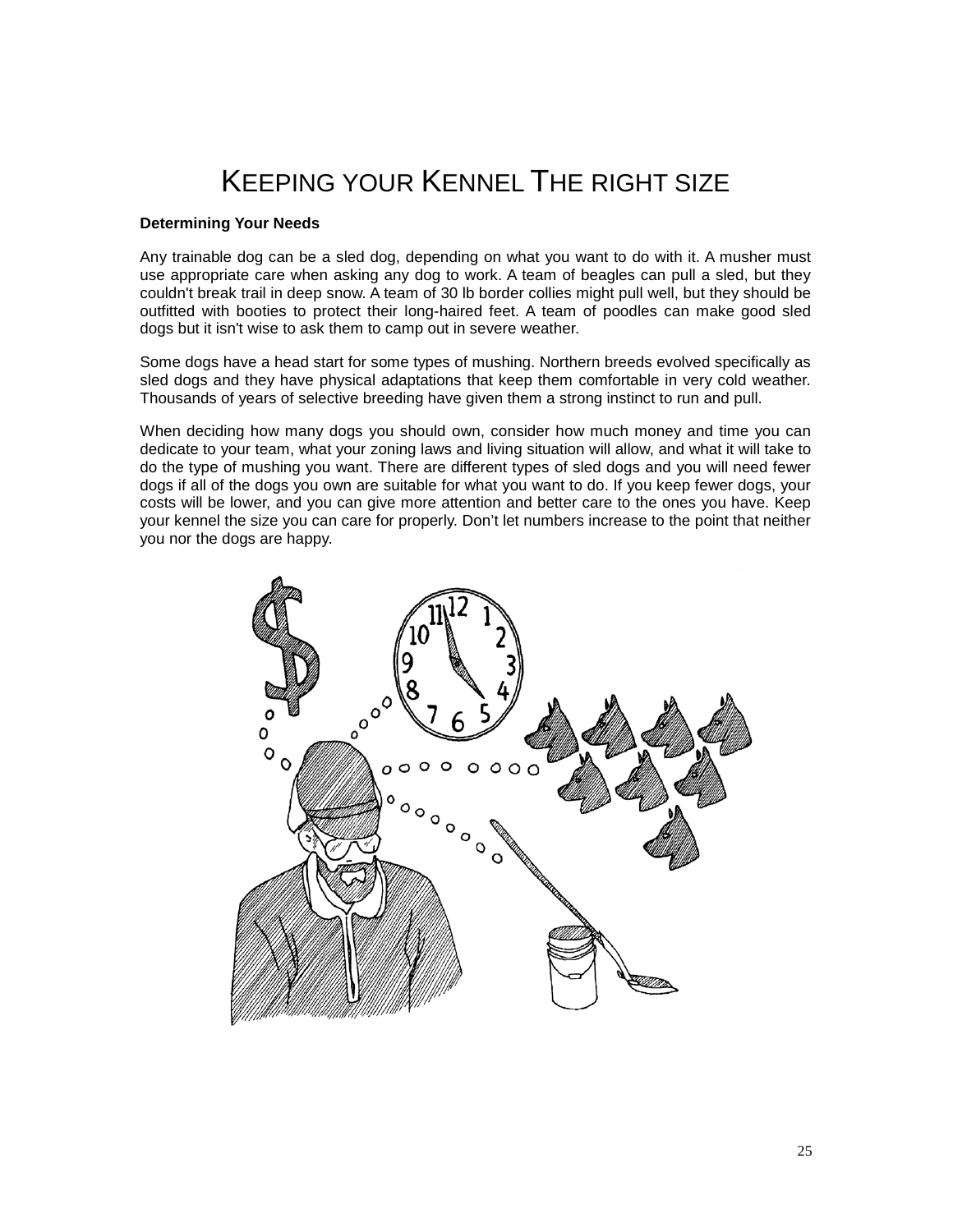#### **Preventing Breeding**

The most effective method for preventing dogs from breeding is to spay or neuter all dogs you do not intend to breed. Spaying (ovariohysterectomy) or neutering (castration) are good options for dealing with heat cycles and for preventing unwanted litters. Sterilization can also make it easier to run females and males together, and can save money by reducing dogfights, health problems, and food requirements. Spaying and neutering can save a tremendous amount of frustration, energy and money in the long run. One unwanted litter or one serious dogfight is much more expensive than the cost of the surgery.

Some mushers are under the false impression that spaying or neutering will reduce the drive of the racing sled dog, but this is not the case. (Zink 2005) Many top long-distance and sprint mushers have successfully run neutered and spayed dogs in their racing teams with no decrease in performance. And, many races have been lost by having a bitch come into heat at an inopportune time. The only reason to not neuter or spay a dog is the desire to breed the dog.

Some veterinarians who specialize in canine athletes recommend spaying or neutering athletic dogs including working sled dogs any time after 14 months of age. Dogs sterilized prior to puberty seem to run a higher risk of injuries to bones and joints, to some types of cancers and to some behavioral problems, including fearfulness and aggression. (Zink)

If you own any female dogs that aren't spayed, you must have at least one heat pen. It should be capable of containing all dogs in season comfortably and securely at the same time. To be effective your heat pen should be either tall enough or roofed over so that dogs can't get in or out. Even if all of your male dogs are secured and under control, the heat pen is necessary to prevent breeding with stray dogs. (See *The Dog Yard and Housing* section for details on heat pen design.)

If you suspect a bitch has been accidentally bred, consult with your veterinarian as soon as possible. Your vet may be able to perform tests to determine whether or not she is actually pregnant. If she is pregnant you may abort the pregnancy and prevent future mishaps by having the vet spay the dog. If you strongly feel you want to breed her in the future, treatments are available to terminate pregnancy if given within a few days of breeding. Abortions can cause complications and aren't a substitute for prevention. Consult your veterinarian for details.

#### **What to Do with Dogs You Don't Want to Keep**

It is unfair to the dogs to own more than you can handle. Any musher only has so much time, space, and money, and those are divided by the number of dogs in the yard. Sled dogs are born to run and should not be kept on their chains all their lives. Don't keep them if you don't have the time to exercise them. Review your needs, honestly evaluate the dogs you already have and then decide the best course of action.

The most difficult part of owning dogs is figuring out what to do with the ones you can't keep. You might be able to sell your extra dogs, but don't assume so. The market is very limited except for sellers with top-notch kennel records or dogs from rare and highly desirable bloodlines. If you do sell dogs, be honest and try to make the right matches. Be sure that the new owner will care for the dog properly. Consider giving trial and return periods as a means to encourage adoption. Occasionally contacting and being available to assist new owners in the care of your old dog is a great way to maintain a positive relationship with the new owner and let you maintain a lifelong connection to the dog.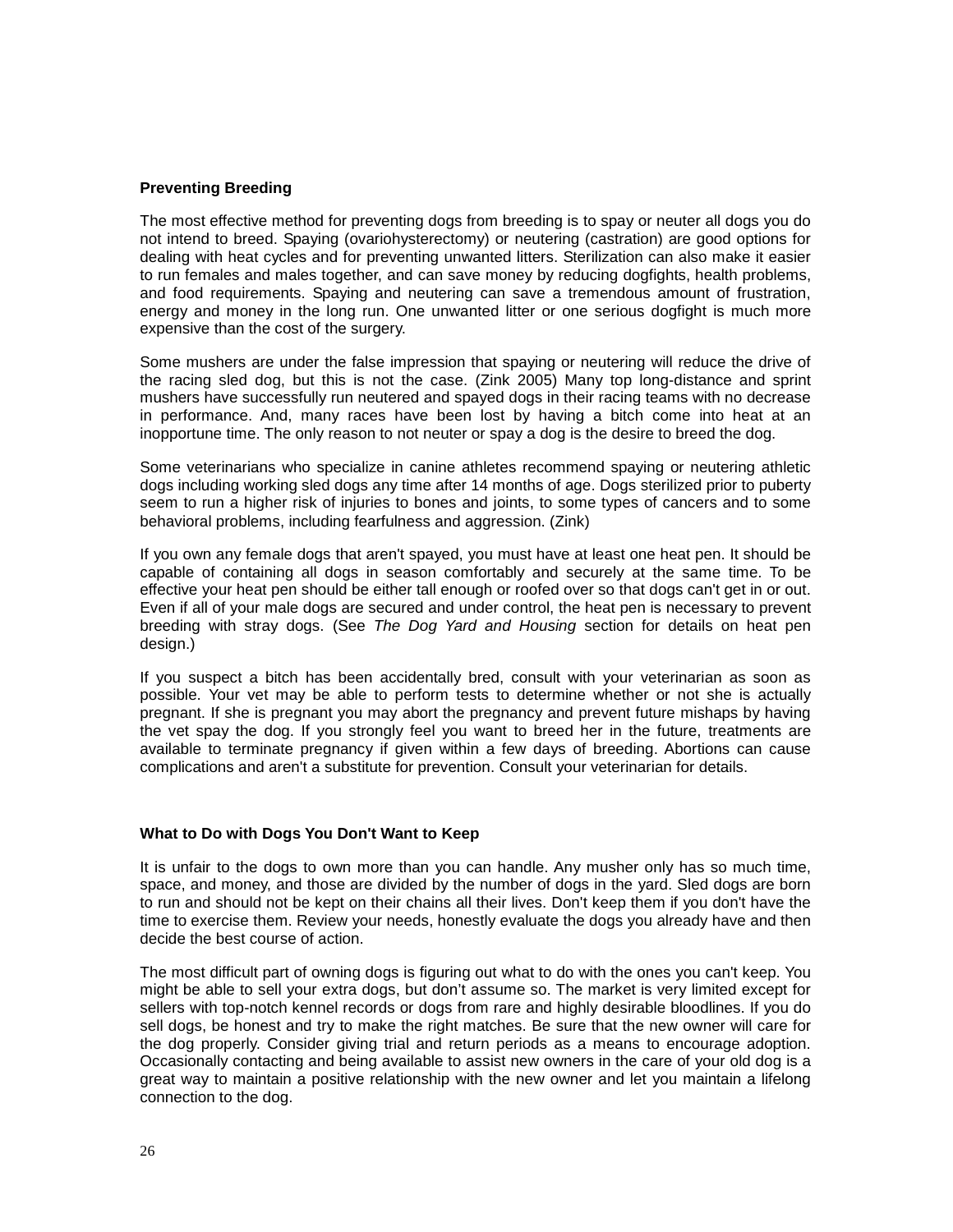Another option is to give surplus dogs away to interested, reliable people. Consider recreational or junior mushers, skijorers, mushers competing in a different mushing discipline or less demanding classes, or pet owners looking for a companion. Be sure to fit the dog to the right person. Many sled dogs are challenging pets; some have an instinct to roam or kill livestock and are often more independent than some pet owners expect. Keep in mind that dogs that have been properly cared for and socialized have the best chances to be placed. Since a dog that is not good enough to keep is probably not good enough to breed, consider having the dog spayed or neutered before giving it away, or requiring that the person taking the dog have the operation performed.

If you are unable to find new homes for unwanted dogs you may be able to relinquish your surplus dogs to a sled dog rescue organization. Some sled dog rescue groups specialize in purebred dogs such as Siberian huskies or Alaskan malamutes, and others are willing to accept Alaskan huskies and other mixed breeds. A group that specializes in sled dogs will generally have a better chance of placing your working dogs in an appropriate home than a government operated animal shelter. Such shelters should only be considered for dire and/or emergency situations.

If you must relinquish your dogs to an animal control agency be aware that any dog not adopted within a limited time period will probably be euthanized no matter how friendly or well-socialized the dog is. Sled dogs are often misidentified as non-adoptable or overly aggressive by some shelters and can be euthanized immediately based on local ordinances or requirements. Your dog's chances of survival are much greater if you take responsibility for finding it a new home yourself.

#### **Acquiring Dogs**

It is important that you determine your mushing goals before acquiring even a single sled dog. Once your mushing goal is firmly established acquire only those dogs with physical and behavioral attributes that will help you achieve that goal. This will prevent you from acquiring unsuitable dogs that will need to be re-homed later.

Leasing or borrowing dogs may be an option if you aren't sure how committed you are or if you need extra dogs for only one race or one season. Shop carefully, as there are many options. Ensure your lease or loan agreement is clear about who is financially responsible for illnesses or injuries, and remember that borrowed dogs need the same responsible care as the ones you own. Another option is to volunteer to "foster" rescued sled dogs for a sled dog rescue organizations.

When you are ready to establish your own kennel, keep your mushing goal in mind. If your goal is to win sled dog races, it isn't enough to buy the best dogs you can afford. Instead, you must afford the best dogs you can buy. Today's sled dog races are extremely competitive. Only teams made up of exceptional dogs can win consistently.

Mushers with more modest goals have a much wider range of options. Experienced sled dogs suitable for a variety of mushing disciplines are frequently available through sled dog rescue organizations or from other mushers in your area who have surplus dogs that need to be rehomed. There are very good dogs available but you have to make sure the dogs you get are the right dogs for you. Don't make the assumption that a dog from a well-known kennel or bloodline will meet your needs. Evaluate the individual dog in relation to your goals. For help in evaluating the health of the dog you are considering acquiring, see the *Basic Health Care: Basic Health Examination section.*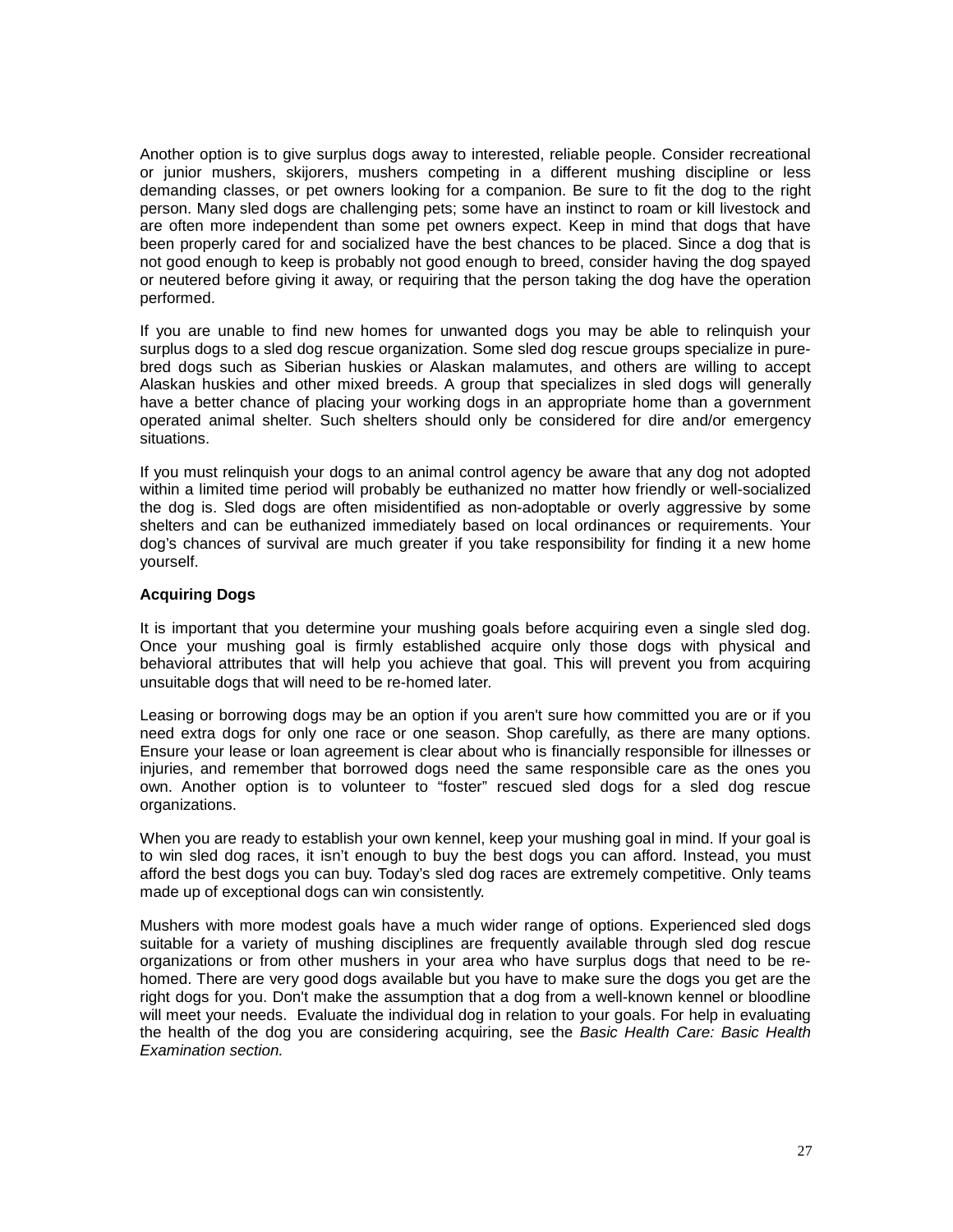Another option for building a team is raising puppies yourself if you have the time and energy for this process. Good dogs are easier and probably less expensive to buy than to raise. However, raising puppies is a fulfilling experience if you can afford to do it and have homes for each of the puppies. Breeding sled dogs should be viewed as a way to produce better dogs, not just more dogs.

If you do decide to breed dogs, remember that in less than six months you will have essentially full grown dogs, each needing a house and chain or a pen of its own. For Alaskan huskies, plan on more than six pups per litter. A litter can easily be as many as ten or as few as one. Two litters can therefore produce as many as twenty new dogs!

Before you breed dogs you must do two things: (1) Make a realistic plan for what you will do with *every* pup that is born. (2) Ensure that the dogs you breed have all the essential characteristics you want. If you don't have the right dogs, buy a good female, buy the service of a good stud, or offer to raise pups for a musher who has high quality dogs. Never breed dogs with any physical or behavioral defects. Undesirable attributes are as likely to be inherited by their offspring as the traits you wish to perpetuate.

Remember that good genes are responsible for only a portion of the final result. Raising excellent sled dogs requires excellent physical care, mental and physical conditioning, socialization and training. The more time you spend with your puppies the better sled dogs they will be.

Both male and female dogs become fertile at six to 12 months of age. The average interval between estrus cycles is about six months, but it varies widely. Some females to come into heat every three to four months, others only once a year. Although a female may be bred in her first heat, many breeders prefer not to because it interrupts her growth and because young dogs can be poor mothers. It is also a good idea not to breed very young dogs so that you can be sure they have the traits you want. Older dogs can be bred, but fertility generally declines after about 10 years of age. Be cautious about breeding females over six years old that have not been bred for two or three years, as they more frequently have problems with whelping.

Be sure the female is adequately vaccinated and wormed before breeding. Be sure to disinfect the puppy pen, doghouse and whelping box before the pups arrive. Pups are usually born 60 to 65 days after the breeding. An experienced veterinarian can often tell if a dog is pregnant by palpating the abdomen 21 to 28 days after breeding. For more information, consult your veterinarian.

A pregnant female will need progressively more food starting the last three weeks of her pregnancy. The female should be in good condition and weight, Do not allow her to become obese, as this can cause trouble during whelping. See the *Feeding and Watering section* for more information.

#### References:

Zink,C.,"Early Spay-Neuter Considerations for the Canine Athlete One Veterinarian's Opinion",Canine Sports Productions, http://www.caninesports.com/SpayNeuter.html, 2005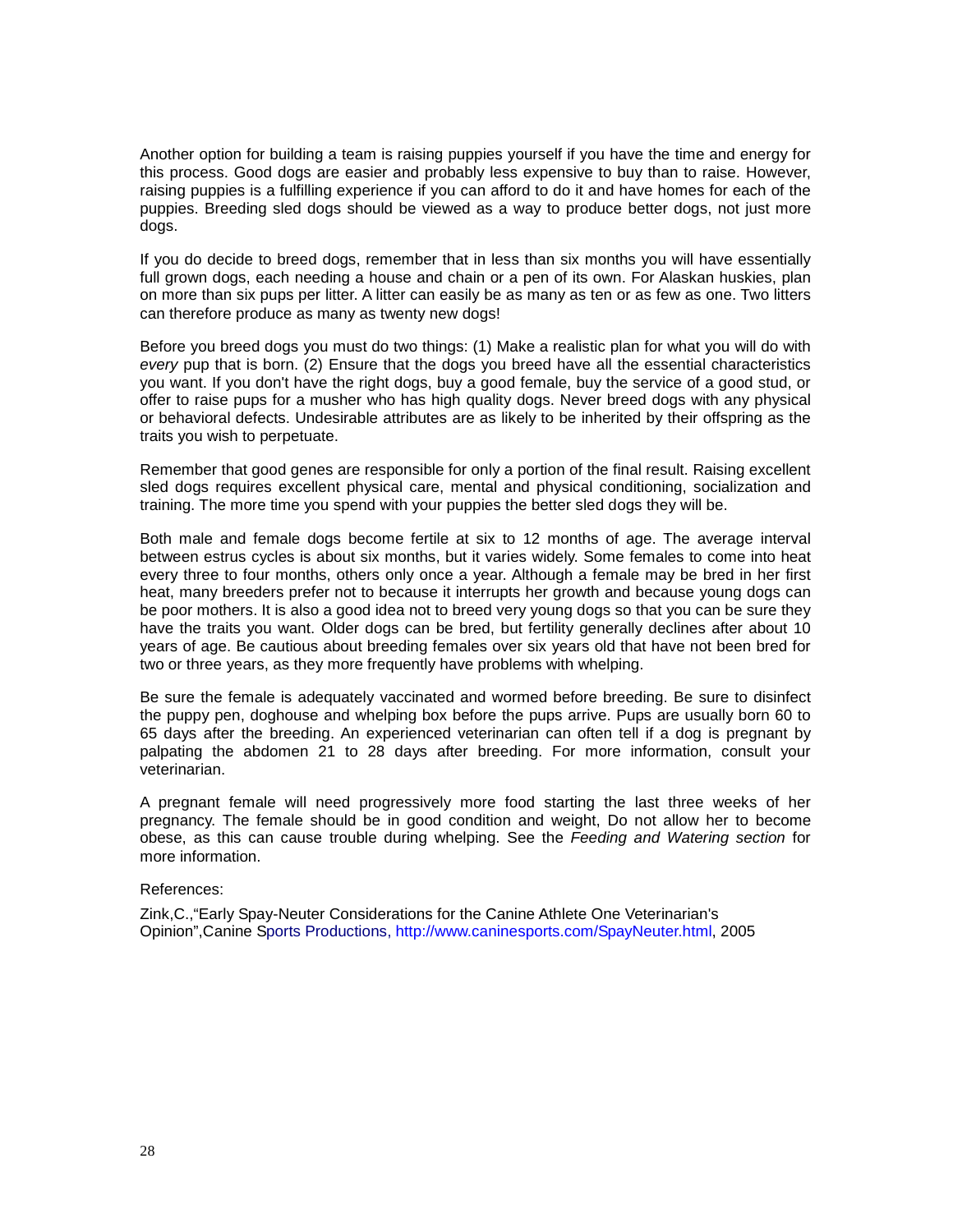

### Whelping and Raising Puppies

#### **Whelping and Puppy Pen**

Give the female all the advantages possible so she can produce a healthy litter. She needs an extra large house in which she can easily stand up and turn around. She should have extra room all around her when she lies down so she won't lie on the pups or be restricted during whelping. The whelping house should be equipped with a hinged or removable roof to make it easier to access the mother and pups.

Most litters should be planned to arrive during the spring, summer, or fall so the outside temperature is not too cold at birth. If you decide to have a winter litter you may have to plan on having the female inside a building where it is at least above freezing. Whelping can take place outside at lower temperatures but extreme caution should be used, especially with a female whelping for the first time or under exceptionally harsh weather conditions.

Summer temperatures above 70 degrees F can also be dangerous for the puppies. During their first few weeks of life puppies cannot regulate body temperature. Mosquitoes can also be a very serious problem for pups born during summer. You may need to whelp and raise the puppies inside your home if you have a bad mosquito problem or high temperatures.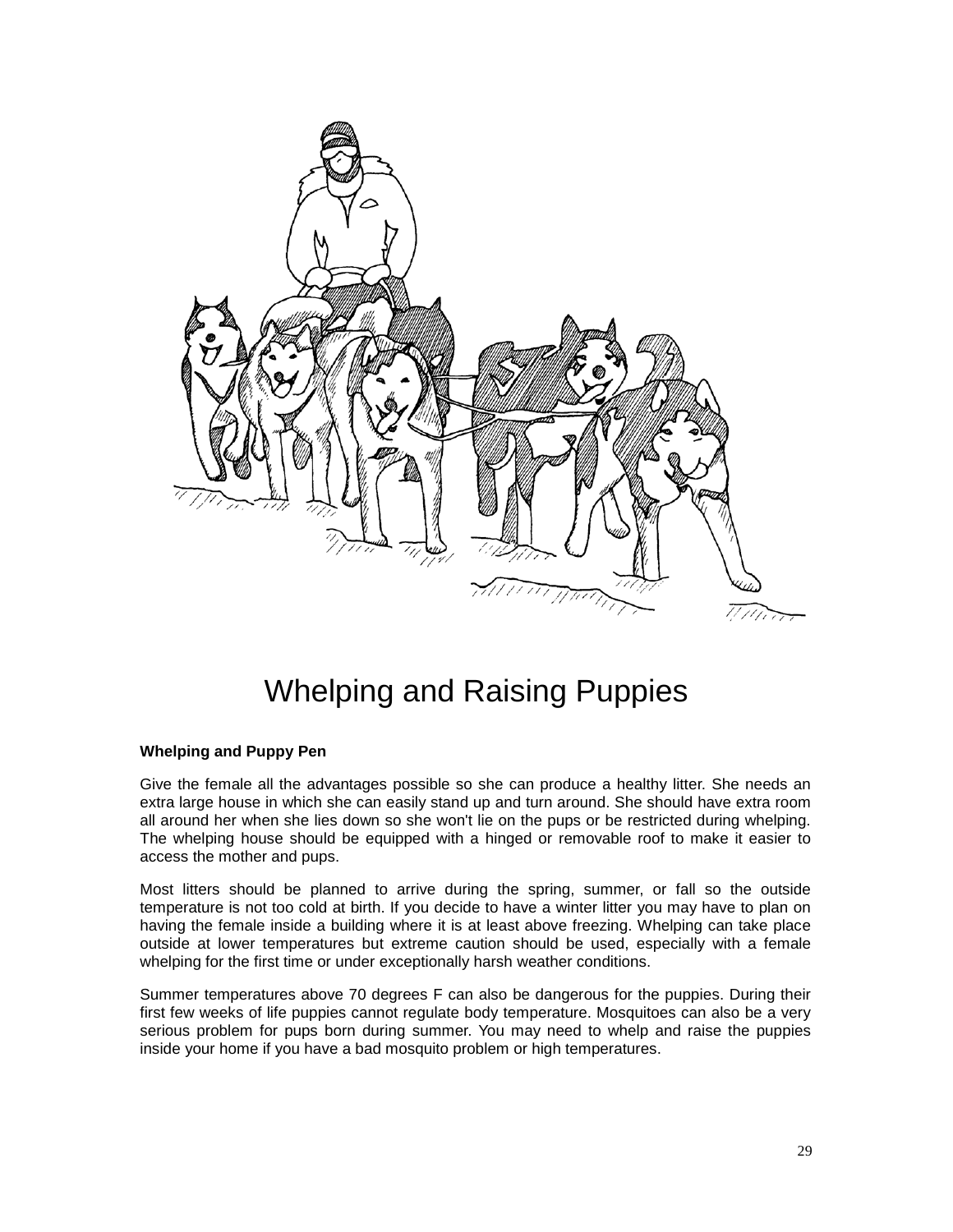Keep the whelping pen clean and dry. Many pathogens that are lethal to puppies are soil borne. In areas where such pathogens are known to exist it is important to maintain a level of pathogen protection. Basic hand-washing before and after handling both mother and offspring will go a long way. Other practices such as shoe and boot pans placed outside of the whelping pen will also prevent various pathogens infecting the puppies. A boot brush and a solution made up of one part household bleach and 10 parts water will reduce the risk of introducing soil borne organisms into the puppy pen.

A whelping box provides a nest or den in which the female can whelp and begin raising her litter. It should be large enough to allow the female to stretch out without lying on or disturbing her puppies. It should be tall enough to contain the puppies but allow the mom to leave them when she desires.

The whelping box should be placed in a larger enclosure or pen either indoors or out as a primary containment for both the mom and puppies, but also isolate them from other dogs. Puppy pens should be a minimum of 100 square feet. If birds of prey might be a threat the pen should have a roof. Rawhide or hard rubber chews and balls are nice extras for the puppies' enjoyment. Ramps, tunnels and bridges provide mental stimulation. Be sure all additions are of sizes and made of materials that are safe for the puppies and mother.

The puppy pen needs to be cleaned at least once a day, or more often as needed. Whelping boxes need little bedding since the mother does most of the cleaning. If the puppies are reared in warmer months a smooth wooden floor will suffice.

#### **Weaning and Feeding Puppies**

Puppies should be offered gruel of ground and soaked kibble beginning at three weeks of age to supplement what they receive via nursing. Puppy food or a performance diet is recommended. Puppies under four months should be fed two to three times per day or free fed. Puppies should be fed enough to keep them fleshed out and to ensure they have enough energy to grow, but they should not be allowed to become obese. (See Feeding and Watering section.)

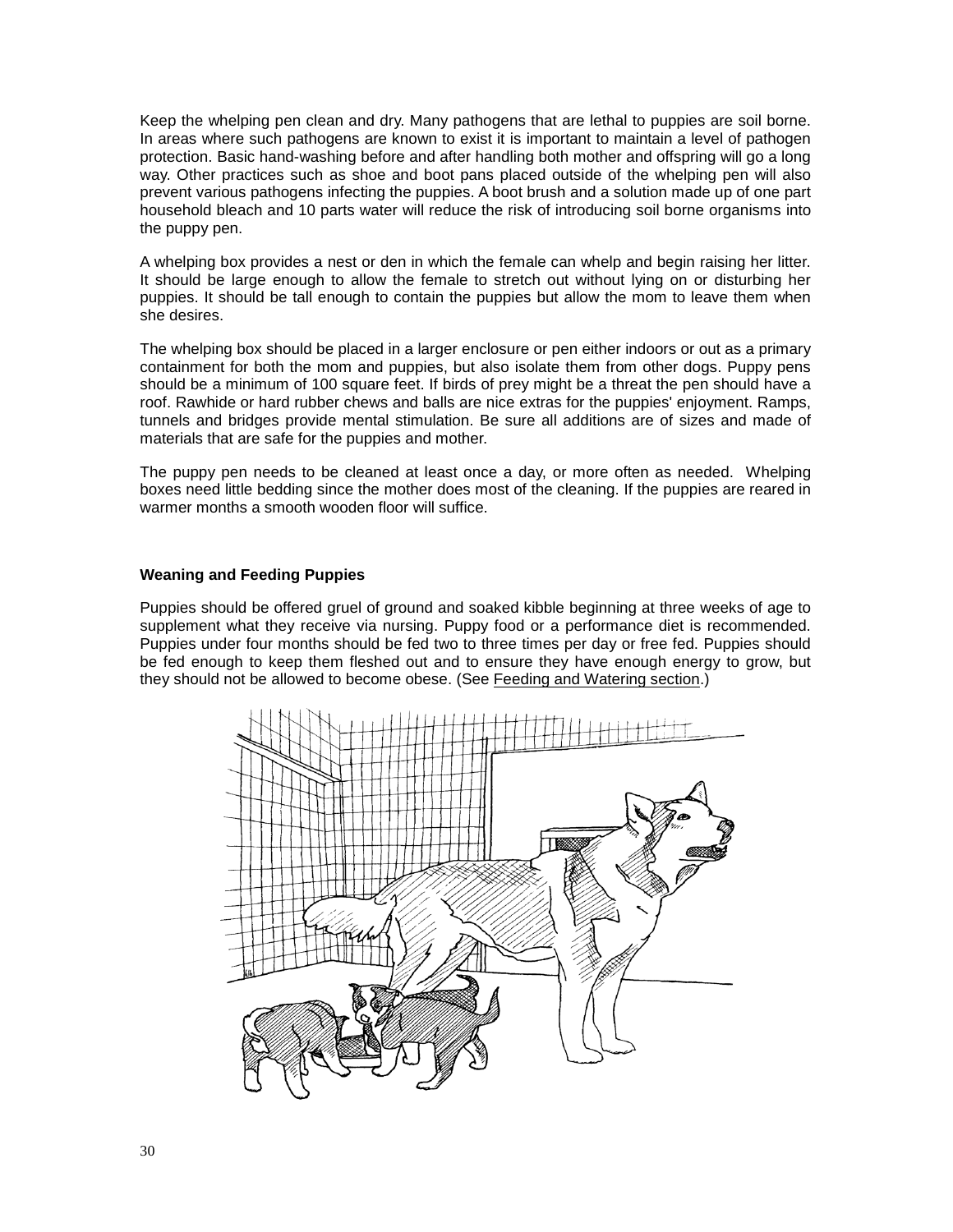#### **Weaning**

Mothers will usually wean puppies themselves when the pups are between four and a half and eight weeks old. If you wish to remove the mother from her pups at this time, you can. Ideally puppies should remain with the mother for the entire eight weeks. Emergency health situations may require early separation, but this should only be done under the direction of your veterinarian. If the pups are removed while the mother is still lactating the mother will need to be dried off. If the mammaries become firm, swollen, or red, consult your veterinarian.

Many mushers choose to leave the mother with the pups until the pups are individually tethered or penned. If the mother is still enjoying the pups and playing with them, this can be a good source of education for the puppies.

Reintroduce the mother to mushing slowly. She needs time to recover from nursing the pups. Short runs of 2 to 3 miles with the team are fine. Protect her enlarged nipples from cold weather for the whole season after whelping.

Puppies need to stay in the litter for at least eight weeks to ensure normal psychological development. During the fourth through sixth week, a puppy learns basic social behavior for dogs. If a puppy is removed from its family before six weeks it may have behavioral problems as an adult. When you rehome a pup, make sure you provide copies of all vaccination and deworming records to the new owner and caution him or her to change the pup's food slowly.

#### **Puppy Health Care**

**Day 1:** Examine each puppy for abnormalities. Check the mouth for cleft palate. Make sure that all puppies are nursing, as it is important for the puppies to receive the mother's colostrum, which flows for only a few days. If you have any questions or problems, call your veterinarian right away.

**Day 2:** Remove dewclaws, if there are any, from both the front and rear paws. This prevents trouble with booties later on and prevents the dewclaws from getting caught on something and damaged. Have your veterinarian perform this procedure, or have a veterinarian or an experienced musher show you how to do it yourself.

**Three to four weeks**: Deworm with the product recommended by your veterinarian. Continue deworming the puppies and mother on a schedule recommended by your veterinarian.

**Eight weeks**: Vaccinate with a combination vaccine that is recommended in your area. These may include distemper, parvovirus, and adenovirus. Work with your veterinarian to develop a vaccination program to meet the specific needs of your team.

#### **Rearing**

Just as children have formative years, puppies have formative months. Puppies need lots of human attention early. The more you put into your pups, the more you will get out of them as adults. Play with them at least a little every day so they don't become shy of people. Try to familiarize your puppies with as many different situations as possible by taking them on walks, bringing them inside, having children play with them, exposing them to crowds etc.

The most important time to develop a trusting, positive relationship with a pup is between its third to 16th weeks of life. Many people mistakenly believe that good genetics are all that are needed to produce a good sled dog. Without the proper care and training, a puppy with great potential can become a complete failure as a sled dog or pet. The following are some benchmarks in a puppy's development: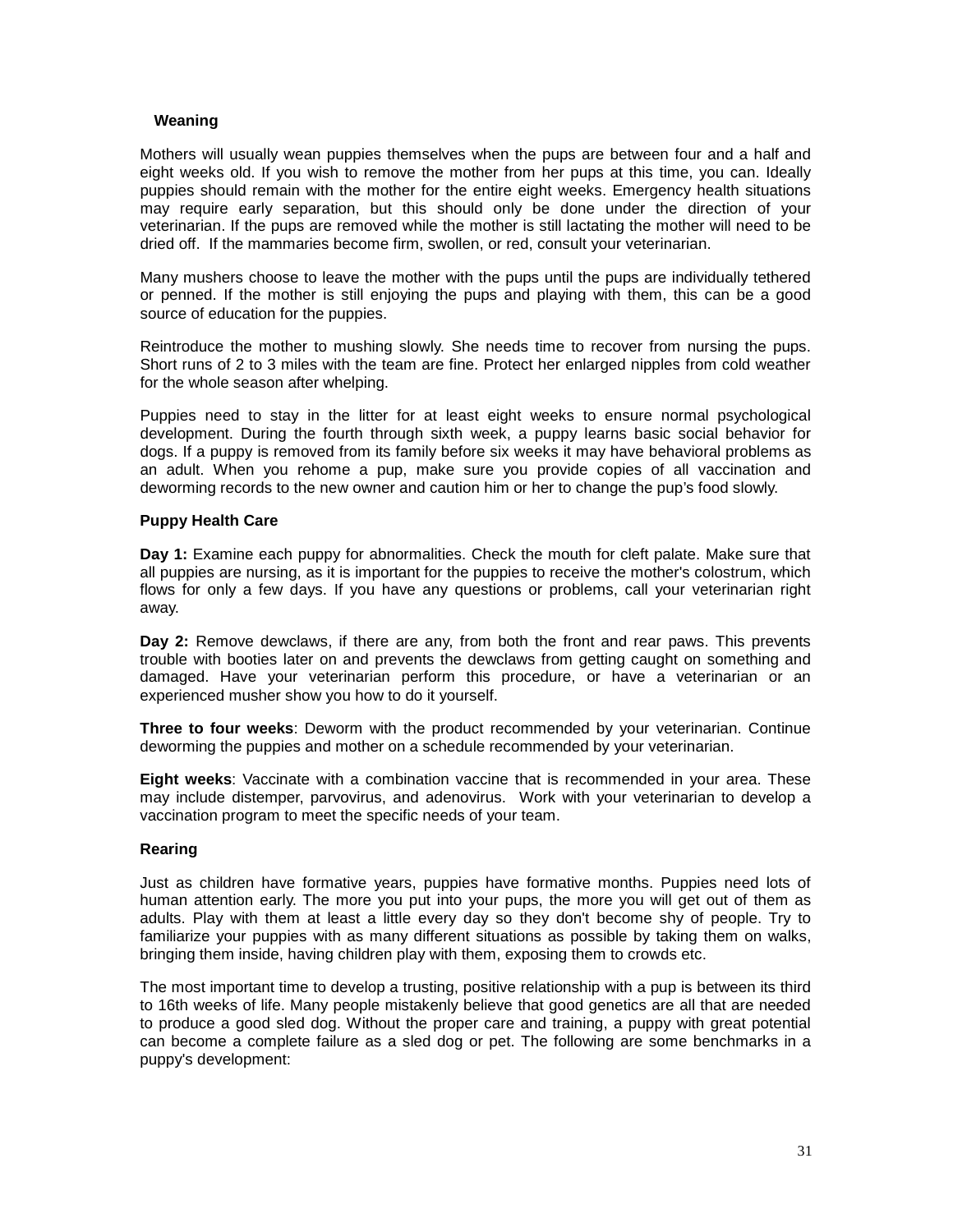**One to three weeks:** During their first weeks of life, handle each puppy two or three times a day. Weigh them to ensure that no negative changes are occurring. Pet them and talk to them. Their relationships to humans can start from the day they are born.

**Three to sixteen weeks:** Introduce the puppies to as many unique experiences as possible. Between six and eight weeks is a particularly critical time for socialization with people. They can learn their names, learn to come when called, and develop a strong bond with humans during this stage of their development.

**Four to six months**: If tethering is the method of confinement this is the time to introduce them to this experience. Put a collar on each puppy and in the months following frequently check the collar's tightness and adjust it as the puppy grows. Place them on individual tethers.

**Five to eight months**: Harness training is most easily done during this stage of the puppies' development. Many methods are used: putting one or two pups in a small team with adults, or putting one adult leader with all the rest of the pups. Either way, the teams should be small (three to seven dogs), and the runs should be short (perhaps  $\frac{1}{2}$  to 3 miles). It is best not to have a steep down slope, icy trail or open water on the puppies' first few runs in harness. It is easy to scare a puppy. The most important thing is to let the pups have fun. Mushing will be an important part of their lives and it should always be a positive experience. Puppies should never be dragged along or pulled by a machine; they should always be going forward on their own accord and have the option to stop if they become frightened or tired.

Some puppies will have a natural instinct to pull the first time they are harnessed. Other puppies will be overwhelmed by being tugged by the neck while at the same time running next to another dog. To avoid this, you might want to connect a pup and a reliable lead dog with a neckline and let them run around for a few minutes. Be sure to do this away from the dog yard to avoid tangles. Repeat the experience a few days before running the pup in the team. This helps a puppy to learn to jump over the ropes and accustoms it to the neckline. Be careful to match compatible dogs, and be ready to jump high when they come toward you at full speed.

**Eight to twelve months**: It is important to get the pups out often in harness so that they learn all the basics of mushing while they are young: not getting tangled in the traces, pulling hard, urinating and defecating on the run, not chewing harnesses and gang lines, how to cross ice and water, how to pull on hills, forward and whoa commands, how to pass other teams, and most importantly, to have fun with their owner out on the trail. All of these are easiest and best learned when they are young.

**Twelve months:** At this point, a dog has attained its basic size, although depending on the breed and genetic background, many dogs continue to fill out until about two and a half years old. Also remember that although a dog is one year old and looks mature, it is not mentally mature yet and still needs much more time to develop before it can be expected to behave and perform like an adult.

Everything you would like to teach your dog (in addition to mushing) is also best done at an early age. At 4 to 12 months, their minds are open and responsive. For example, if they will spend a lot of time inside as adults or if they need to be obedience trained, put in the effort training them while they are young and make each experience positive and educational.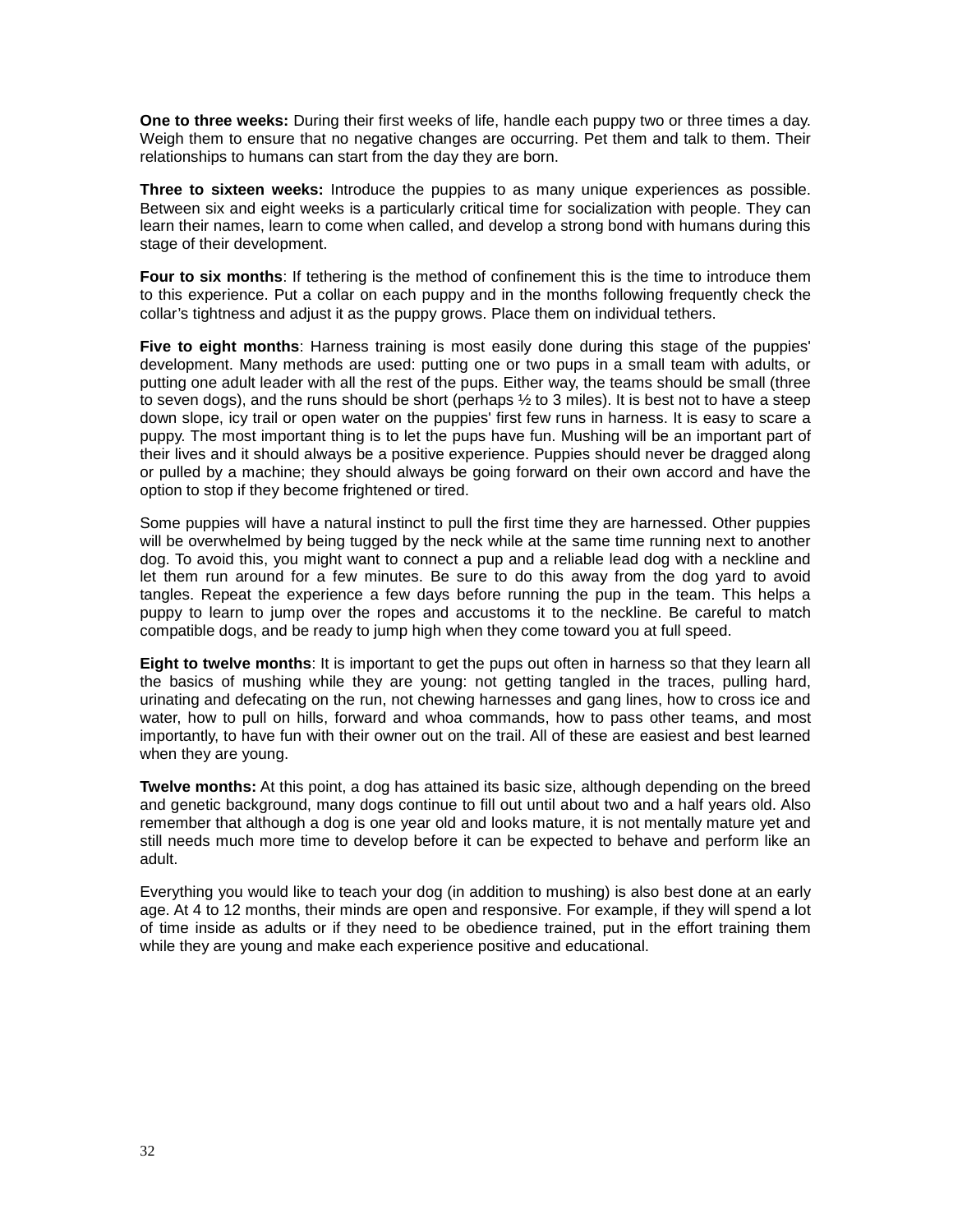### **Geriatric Dogs and End of Life Issues**

When planning your mushing kennel it is important to recognize that, like humans, sled dogs grow old and eventually die. It is important that the musher have a plan for dealing with the special issues presented by geriatric dogs. As a dog matures beyond his or her physical prime you must decide whether to keep the dog for the remainder of his or her life, or find an appropriate new 'retirement' home for the dog.

Most sled dogs start showing physical signs of aging at around seven years of age, though there are plenty of exceptions to this rule of thumb. The first sign that many racing mushers see is that the dog is no longer able to run as fast or as far as his or her younger teammates. Competitive sled dog racers who do not want to support older, slower dogs should consider finding the dog a new home while it is still in good physical condition.

Gifts of older dogs in good physical condition are often greatly appreciated by junior mushers, beginners and mushers competing in less demanding disciplines or classes. You may also considering placing a retired dog into a home as a pet. Be sure the dog and the new owner are a good fit. Many sled dogs can be challenging pets; some have an instinct to roam or kill livestock and are often more independent than expected. Keep in mind that dogs that have been properly cared for and socialized have the best chances to be placed. Since a dog that is not good enough to keep is probably not good enough to breed, consider having the dog spayed or neutered before giving it away, or requiring that the new owner have the operation performed.

Many mushers prefer to keep their geriatric dogs and care for them until the end of their natural lives. Older dogs are especially valuable for helping train puppies and young dogs.

#### **Housing Considerations for Geriatric Sled Dogs**:

Older dogs often do not cope well with sudden changes in their environment. If you plan to keep your older dogs as house pets or change your confinement method, make the transition gradually, bringing the dog into the new environment for short visits and gradually increasing the amount of time until the dog becomes comfortable in his or her new setting.

Older dogs are often less tolerant of weather extremes than younger dogs. They may require additional bedding or even an insulated doghouse to be comfortable during cold weather. During warm weather, ensure that older dogs have easy access to shade and fresh, clean water.

Like younger dogs, geriatric dogs require adequate space and mental stimulation. (See the Dog Yard and Housing section.)

#### **Feeding Considerations for Geriatric Sled Dogs**:

As your aging dog's metabolic rate and general activity levels decrease, he or she will require less food to maintain a healthy body. Most older dogs will do well on the same ration you feed your younger dogs during the offseason. Occasionally a dog will have trouble digesting all the fat in this ration or may become constipated on it. If this occurs, try feeding a diet lower in fat or higher in fiber, respectively. It is important that you not allow your geriatric dog to get too fat. Obesity is the most common cause of major health problems in dogs, including kidney and liver diseases, diabetes and arthritis.

Monitor older dogs' weight just as you do younger dogs, and adjust the volume of feed accordingly. Consult a veterinarian if you have concerns or questions.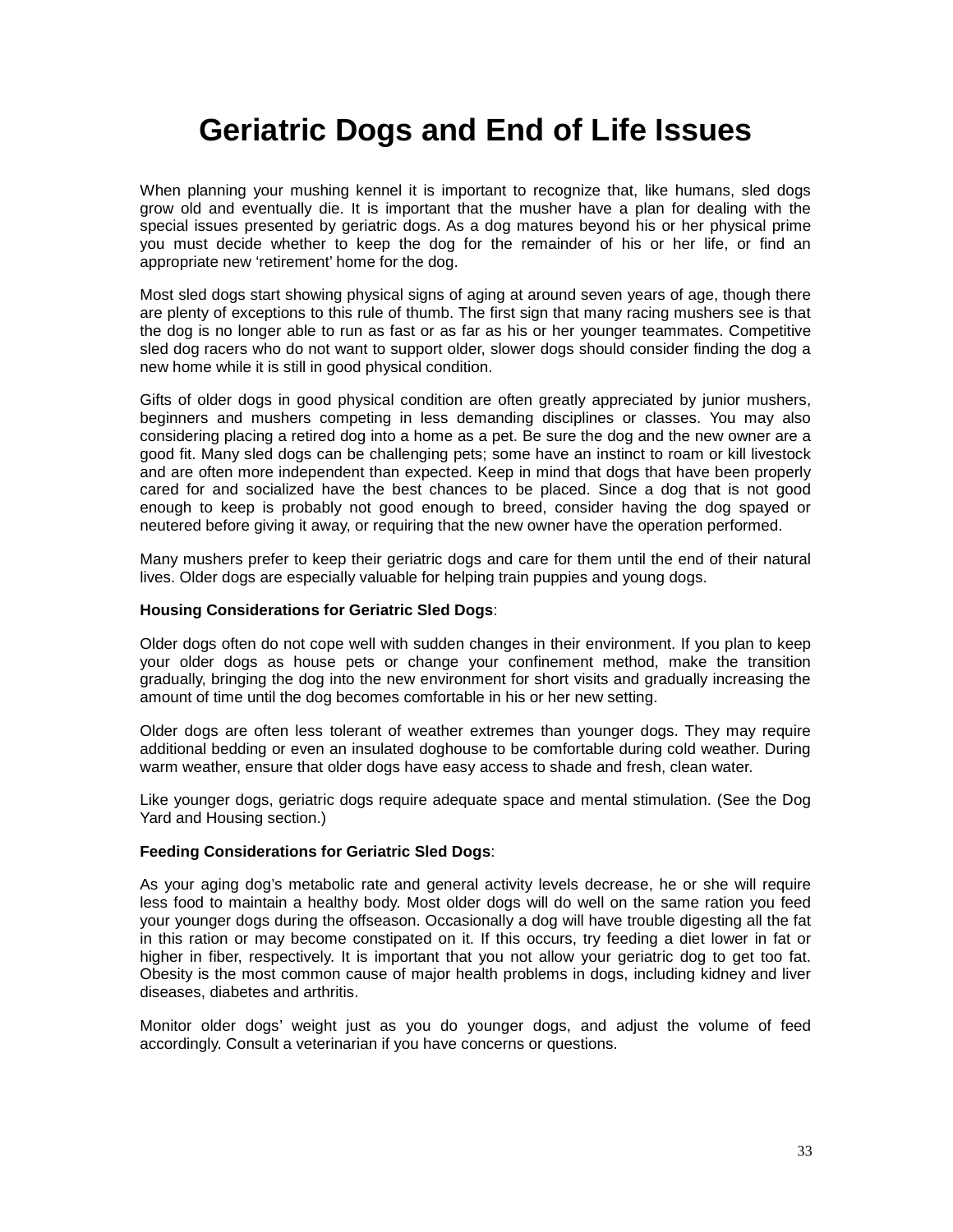#### **Health and Husbandry Issues of Geriatric Sled Dogs:**

Geriatric dogs lose muscle mass and tone, long bones such as those in their legs become brittle, and arthritis frequently sets in. Providing your geriatric sled dogs opportunities for frequent short, slower runs with other older dogs or with puppy teams can help the geriatric dogs maintain a higher degree of flexibility, mobility and fun as they age.

Geriatric dogs are more prone to infectious and chronic diseases than young dogs. Work with your veterinarian to determine an appropriate vaccination schedule for your older dogs and consult with him or her if you notice any changes in the dog's behavior, activity level or appearance. Be especially alert for any of the following signs of disease in geriatric sled dogs:

- Sustained significant increase in water consumption or urination
- Weight loss.
- Significant decrease in appetite or failure to eat for more than two consecutive days.
- Significant increase in appetite
- Repeated vomiting
- Diarrhea that persists more than two days.
- Lameness that lasts for more than three or four days.
- Lumps or masses in or under the skin,
- Open sores or multiple scabs in the skin, especially if they seem to be getting larger or worse.
- Hair loss, especially if accompanied by scratching.
- Persistent coughing or gagging
- Excessive panting
- Sudden collapse or weakness
- Inability to chew dry food
- Seizures, convulsions or sudden changes in behavior

Many of the diseases associated with aging can be easily diagnosed and treated, providing comfort in the dog's senior years.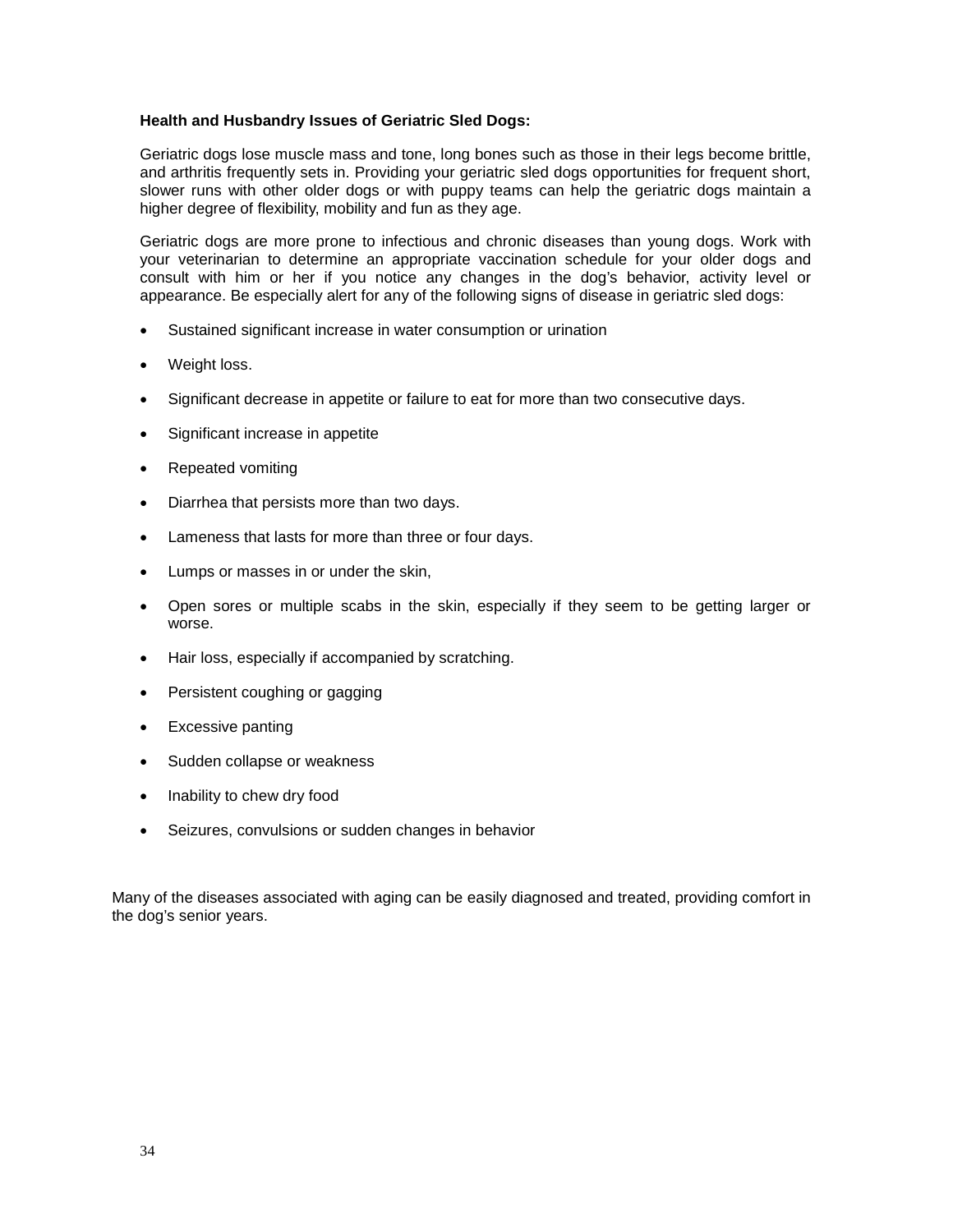#### **End of Life Considerations for Sled Dogs:**

Injuries and illnesses can threaten dogs quality of life. Whether your dog is injured during the prime of life or debilitated due to the diseases of old age you may have to decide whether or not to euthanize your dog.

Animal care experts agree that it is appropriate to humanely kill a dog rather than to prolong suffering. There are no hard and fast rules regarding when it is or is not appropriate to do so. Here are some considerations you can use to help make your own decision:

- Is professional veterinary care available in your community?
- Can you afford to pay for the necessary veterinary care?
- How likely is your dog to recover from the problem?
- Is your dog in pain? If so, can the pain be effectively controlled?
- Is your dog able to eat and digest enough food to remain properly nourished?
- Is your dog mobile enough to move around its housing area?
- Is your dog able to breathe without difficulty?
- Does your dog behave as though it still enjoys living?

Once you have considered the above, establish a euthanasia baseline condition. These are best established before the animal reaches the euthanasia threshold. It is much easier to establish these before human emotion becomes the deciding factor. It can be stated as simply as: When the dog is not longer able to…, then we will euthanize it. It is very easy to change this threshold as a dog approaches it. Experience has shown that as one "quality of life" measurement goes by, another threshold is established and so on. When this happens, it is only avoiding the inevitable.

Whenever possible, animal control shelters or veterinarians should be used to perform euthanasia as necessary. In isolated rural areas where such facilities are not available you must still make sure your dog is killed humanely, with no suffering. Consult a veterinarian or animal control officer for advice.

In some regions local or state/provincial laws or regulations regulate body disposal. Many veterinarians and animal control shelters can cremate the body for you at little or no cost. If the law permits and you wish to bury your dog's body at your home or kennel it is recommended you place the body in a heavy duty plastic bag encased in a secure receptacle such as a wooden or metal box. You should bury the body under at least 3 ft of earth to prevent other animals from digging at the gravesite.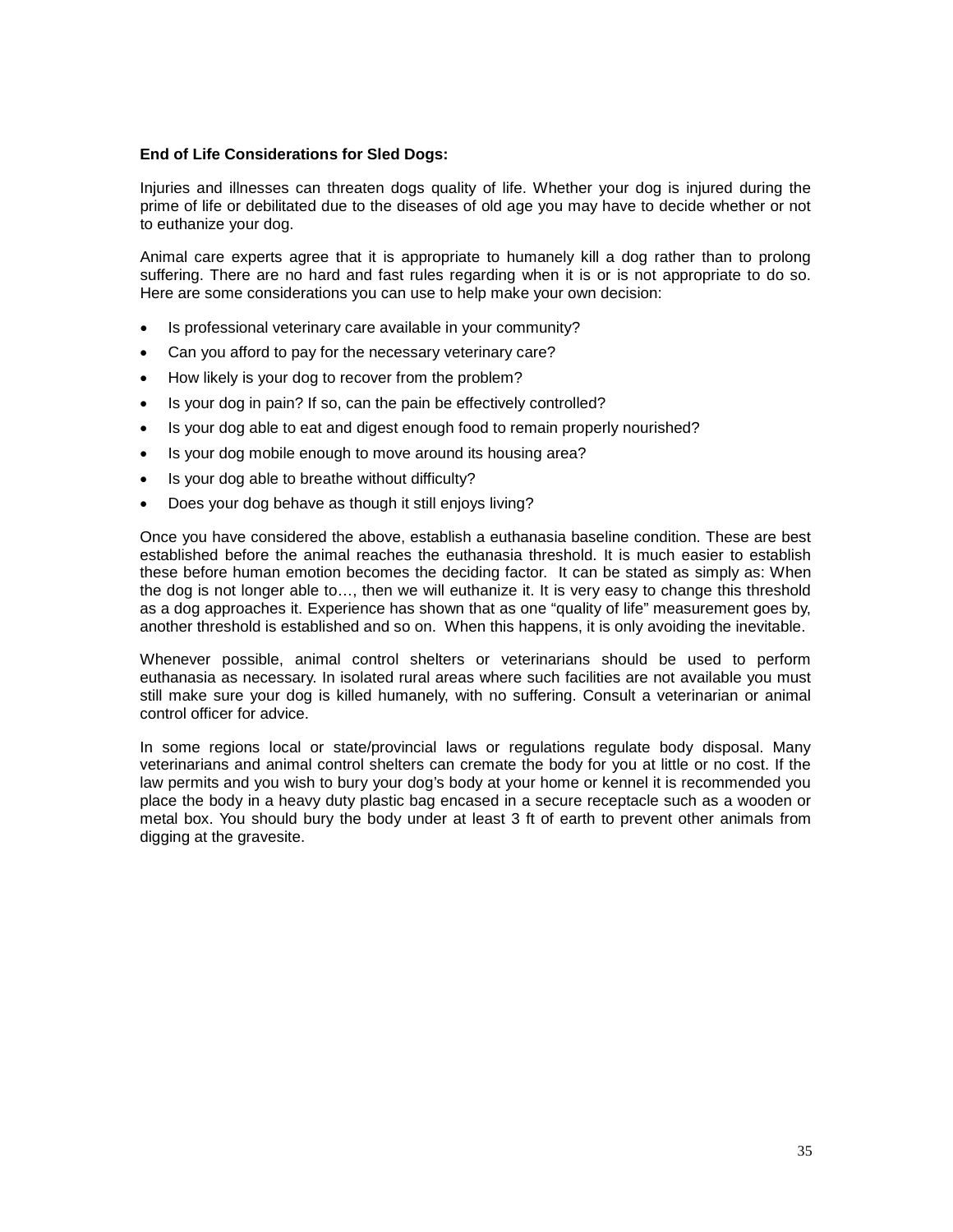## Additional Dog Care Resources recommended by Mush with P.R.I.D.E.

**Best of Mushing: Sled Dog Basics**. Ester, AK: Stellar Communications, 1998.

- Bush, Wendy. **Ascent of Dog: Working Dogs in the West**. Calgary, Alberta, Canada: Detselig Enterprises Ltd.,1998.
- Carlson, Delbert G., DVM, and James M. Giffin, M.D. **Dog Owner's Home Veterinary Handbook**. New York: Howell Book House, 2007.

Cary, Bob. **Born to Pull**. Duluth, Minn.: Pfeifer-Hamilton Publishers, 1998.

Collins, Miki, and Julie Collins. **Dog Driver: A Guide for the Serious Musher**. Revised Edition, Crawford, Colorado: Alpine Publications, 2009.

Fishback, Lee. **Training Lead Dogs**. Nunica, Michigan: Tundra, 1978.

Flanders, Nöel K. **Joy of Running Sled Dogs**. Loveland, Colorado: Alpine Publications, 1989.

Fogle, Bruce, DVM. **Dog's Mind**. New York: Howell Book House, 1990.

Haakenstad, Matt. **Ski Spot Run**. Minnetonnka, MN: KISATI Ventures, 2004.

Hoe-Raitto, Mari, and Carol Kaynor. **Skijoring with Your Dog**. Fairbanks, Alaska: OK Publishing, 1991.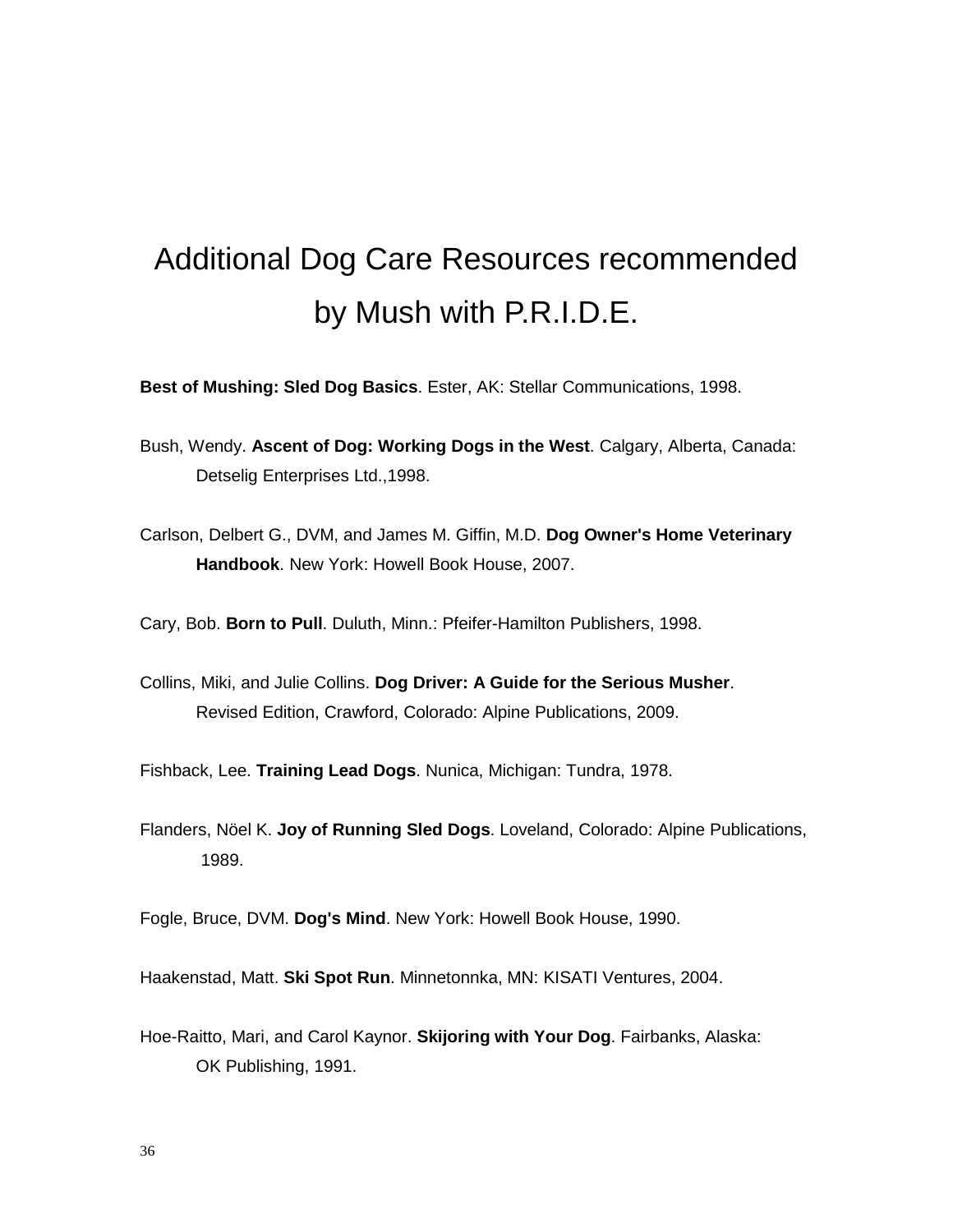Kilcommons, Brian. **Good Owners, Great Dogs**. Boston: Warner Books, 1999.

Krieg, Ken. **After Your Pet Dies**. Fairbanks, Alaska: University of Alaska Fairbanks Cooperative Extension Service, 1992.

**Mushing Magazine**. Willow, AK: Alaska: Smellydog Media.

Pilon, Andre. **The Universe of Sled Dogs**. Quebec: Edition Marquis Ltd., 1999.

- Rutherford, Clarice, and David H. Neil. **How to Raise a Puppy You Can Live With**. Loveland, Colorado: Alpine Publications, 2005.
- Shields, Mary. **Alaska Happy Dog Trilogy**. Fairbanks, Alaska: Pyrola Publishing, 1993. (For preschool through grade 3.)

LaBelle, Charlene / Sierra Nevada Dog Drivers. **Mush! Revised! A Beginner's Manual of Sled DogTraining**. Mechanicsburg, PA: Barkleigh Productions, 2007

Sternberg, Mike. **Teach Your Dog to Pull**. Post Falls, Idaho, 1988.

USDA, NRCS. **Composting Dog Waste**. Washington D.C.:USDA, 2005

Additional recommended sources of information on sled dogs and mushing equipment include mushing workshops and seminars, sled dog symposiums and trade fairs, and listservs such as *Sled Dog Central* [\(http://www.sleddogcentral.com\)](http://www.sleddogcentral.com/).